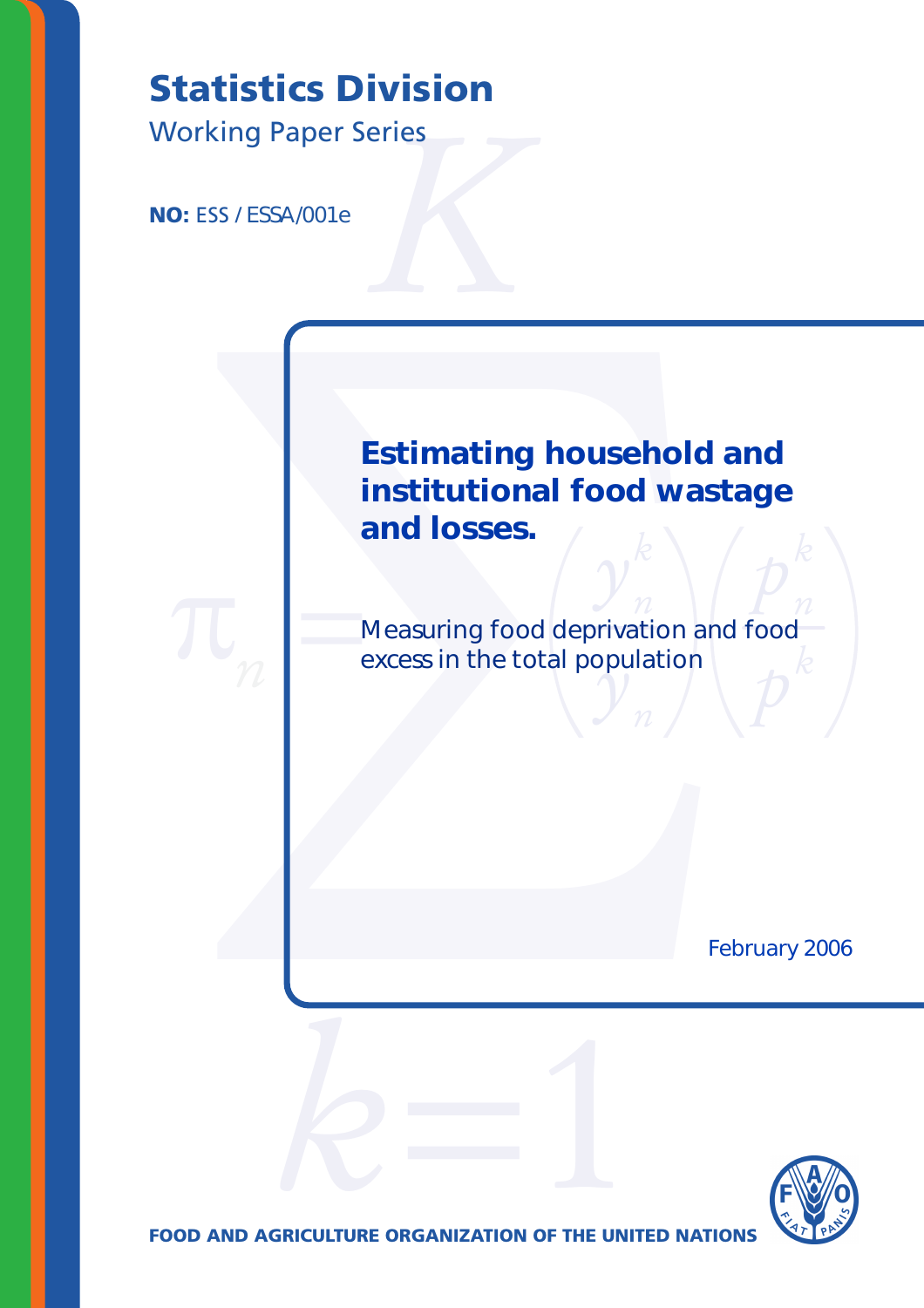Organisation Organización<br>de las<br>Naciones Food 联合国 and<br>Agriculture منظمة الأغذسة des ues<br>Nations Organization **Unies** Unidas 粮食及 والزراعة pour<br>l'alimentation of para la para<br>Tagricultura<br>Talimentación the 农业组织 للأمم المتحدة **United**<br>Nations et l'agriculture

**Statistics Division Working Paper Series ESS/ESSA/2005-1** 

# **PLEASE DO NOT QUOTE**

# **Estimating household and institutional food wastage and losses in the context of measuring food deprivation and food excess in the total population (\*)**

Sibrián, Ricardo<sup>1</sup> Komorowska, Joanna<sup>2</sup> Mernies, Jorge<sup>3</sup>

*(\*) The authors wish to acknowledge the valuable inputs and comments provided by Mr. L. Naiken, former Chief of the Socio-Economic Statistics and Statistical Analysis Service (ESSA), Statistics Division, FAO.* 

1/ Senior Statistician, ESSA, Statistics Division, FAO 2/ Volunteer, ESSA, Statistics Division, FAO 3/ Chief, ESSA, Statistics Division, FAO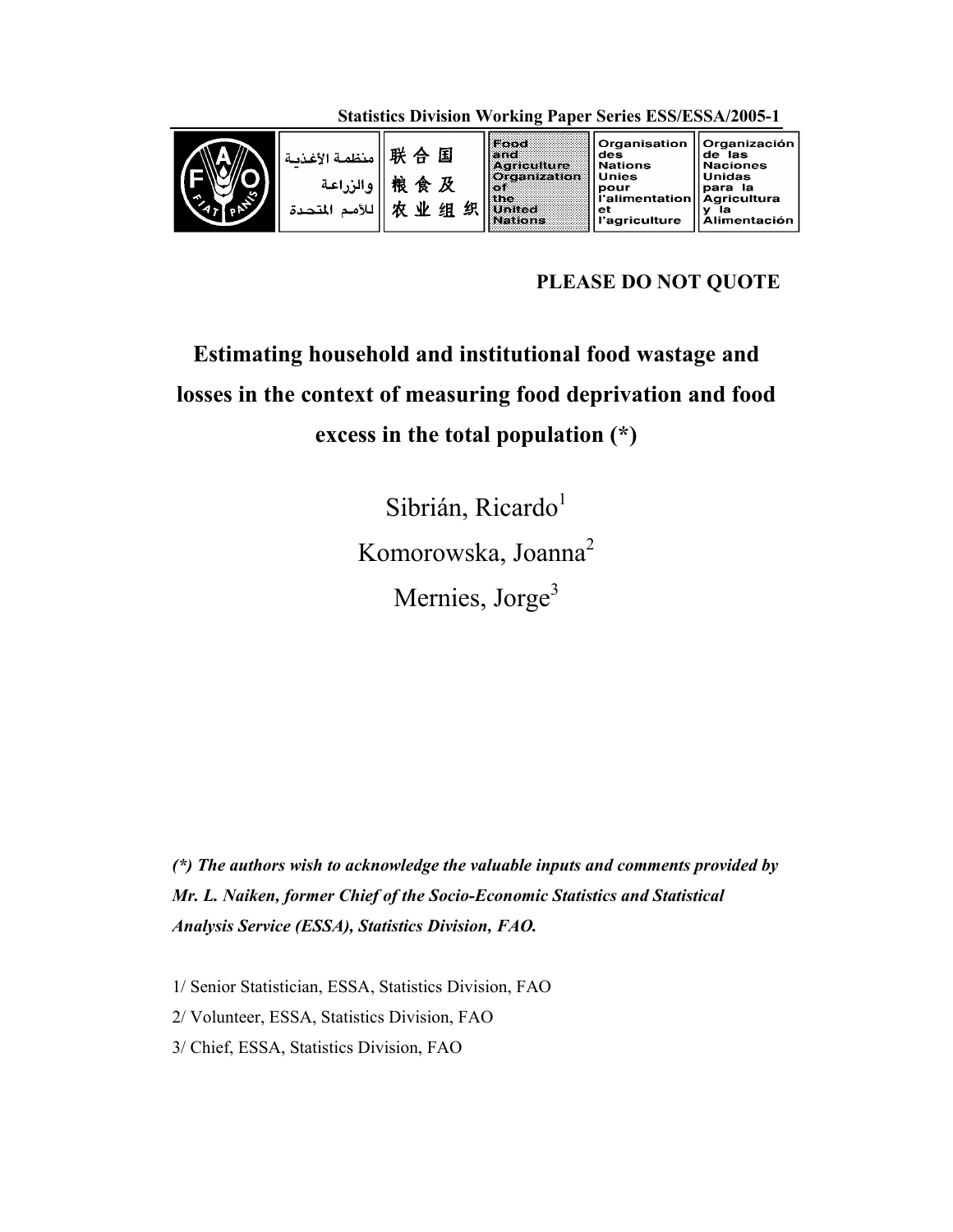#### **CONTENT**

#### **Summary**

**I. Introduction** 

#### **II. Background**

**III. Statistical framework for estimating the distribution of dietary energy intake based on dietary energy consumption and food wastage** 

**IV. Estimating parameters of functions to measure household wastage** 

**V. Provisional function for adjusting the food consumption data in the context of estimating the prevalence of food deprivation and food excess** 

**References** 

**Annex**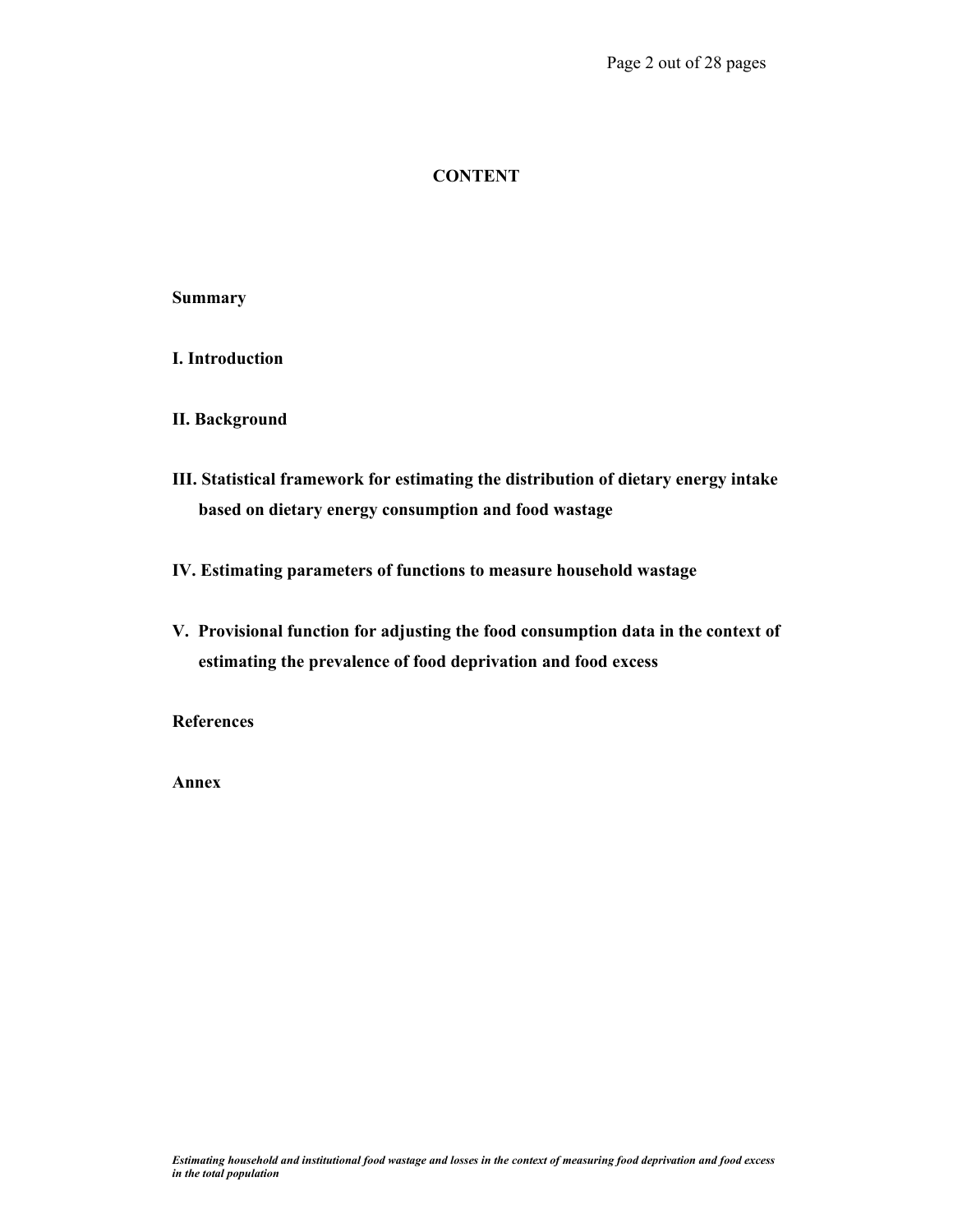#### *SUMMARY*

*The FAO's measure of food deprivation, the prevalence of undernourishment, is conceptually based on a comparison of dietary energy intake (DEI) with a normed minimum energy requirement which is compatible with a healthy life while performing light physical activity, taking into account the inequality in access to food. The inequality is expressed in terms of the biological variation and non-biological variation among individuals in the population.* 

*Data sources for deriving dietary energy intake used in estimating the prevalence of undernourishment, the national food balance –NFB- and the household surveys - HHS, aim to measure food consumption as proxy of food intake. However, neither of them takes into account the amount of household or institutional food wastage and losses after food has been acquired by the population, that is, household (for private consumption) or institutional (for public consumption) food wastage and losses.* 

*This paper describes a statistical procedure for estimating DEI based on dietary energy consumption (DEC) adjusted for household food wastage. It also proposes an estimating function of household and institutional food wastage and losses to better approximate food intake for the purpose of measuring food deprivation and food excess. The paper concludes that more empirical data is needed to improve the methodological development and the assessment world food wastage in the effort of measuring food deprivation and food excess; however it recommends, for the time being, using the proposed approach for estimating food wastage based on dietary energy consumption.*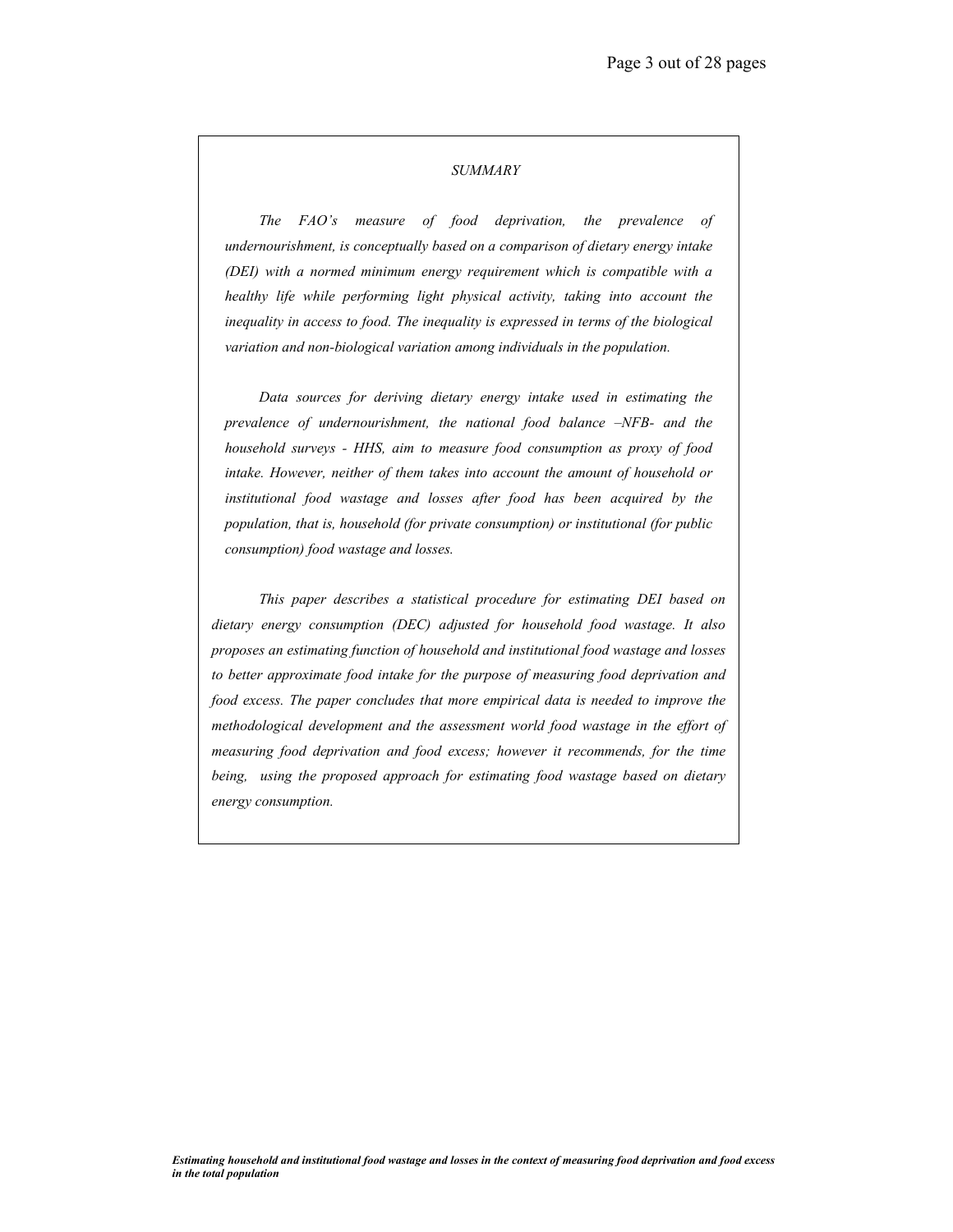#### **I. Introduction**

The FAO's measure of food deprivation, also called the prevalence of undernourishment, is conceptually based on a comparison of dietary energy intake (DEI) with a normatively specified minimum dietary energy requirement (MDER) taking into account the inequality in access to food in terms of the biological variation due to sex-age and physical activity variations among individuals and the socioeconomic variation due to different levels of income and other income related factors within the population. The proportion of the population with dietary energy consumption below the MDER is taken as the prevalence of undernourishment (FAO 1996 – The  $6<sup>th</sup>$  World Food Survey).

According to this approach DEI, expressed in terms of per person per day, follows a log-normal probability distribution with parameters  $\mu$  and  $\sigma$ . These parameters are yearly estimated on the basis of data from national food balances (NFB) or less frequently from household surveys (HHS) collecting food consumption and expenditure data, in terms of food quantities, that are then converted into dietary energy, called dietary energy consumption (DEC) as proxy of DEI.

The MDER used in estimating the prevalence of undernourishment is a population based weighted average of MDER for different age and sex, which is compatible with a healthy life while performing light physical activity.

Both data sources on food consumption, NFB and HHS, aim to measure food consumption as proxy of the dietary energy intake using different data collection procedures. However, neither of them takes into account the amount of food wastage or losses after food has been acquired by the population. Thus the actual food intake may be lower than the food consumption measured by HHS or by NFB. Food wastage refers to all foods appropriate for human consumption that has not being consumed by the population. It includes plate waste, spoiled foods, unrecorded food given to pets (unrecorded feed), composted and put in garbage disposals or lost in preparation.

Evidently, food wastage may be a major source of bias of final DEI estimates (FAO Statistics Division, 1983). It is therefore important to account for wastage in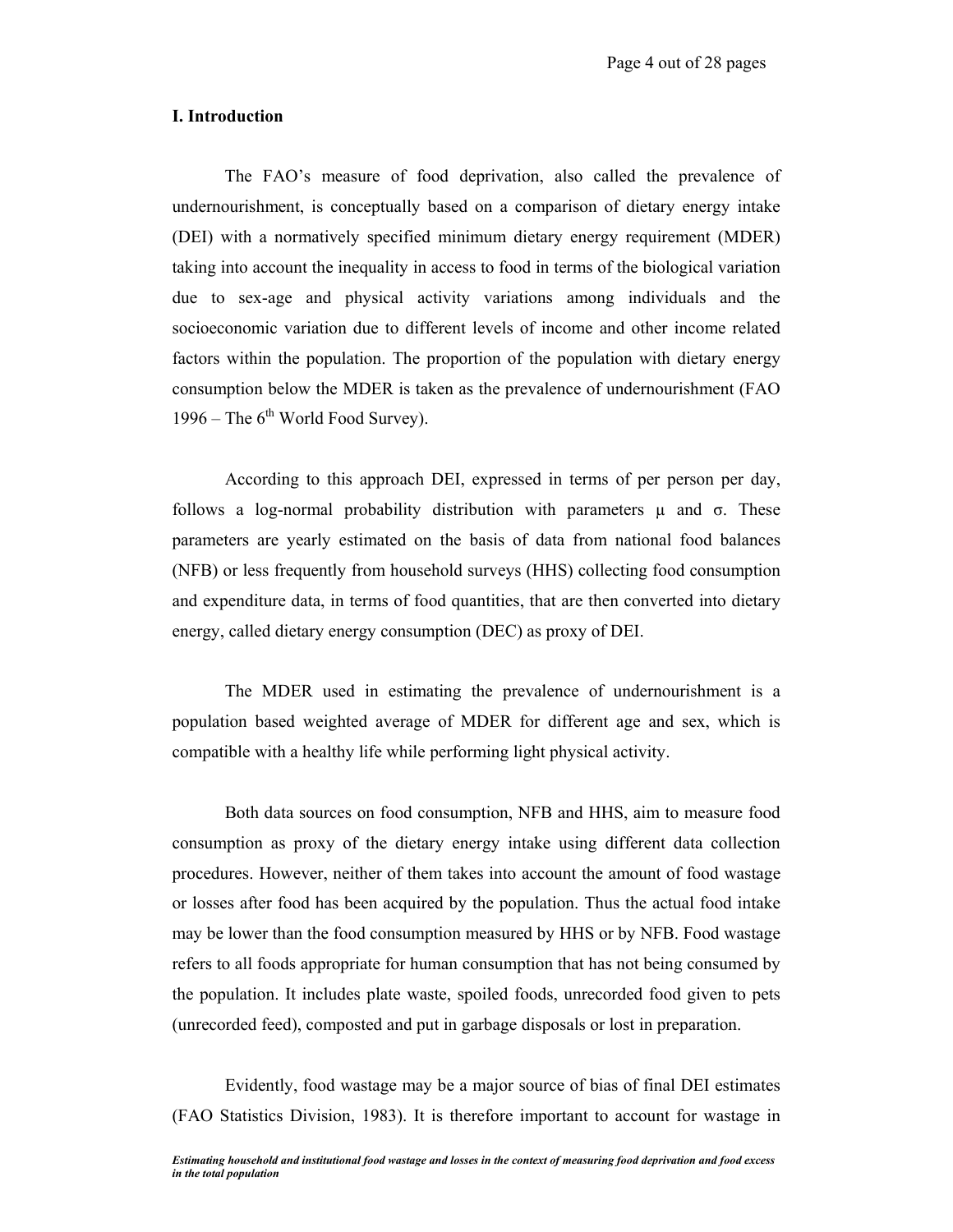calculating food intake, for the non-food use and food losses incurred between food acquisition and intake cannot be ignored; this occurs even when food supplies fall short of needs (Harrison, Rathje and Hughes, 1975; and Mercado-Villavieja, 1976).

The aim of this document is to describe a statistical procedure for adjusting DEC for food wastage so as to arrive at a closer approximation of DEI. The DEI, i.e. DEC after adjusting for food wastage and losses, would be used in the estimation of under-nourishment and over-nourishment.

The document is structured as follows. First, the background reports on a literature review related to household food wastage based on a preliminary report (FAO, 2004); second, a description of the statistical framework for estimating the distribution of dietary energy intake based on dietary energy consumption and food wastage; third, an illustration of parameter estimation applied to a limited dataset from Philippines; lastly, a proposal of a provisional function for adjusting the food consumption data in the context of estimating the prevalence of food deprivation and food excess.

#### **II. Background**

The need to consider food wastage for estimating food consumption was identified as early as 1939 (Chatfield, 1956). Since then, there have been many attempts to estimate household food wastage. However, due to its complexity, it has been very difficult to obtain acceptable estimates.

Most of the work has been done in developed countries, namely in the United Kingdom and in the United States of America. Other studies have been carried out in developing countries such as Philippines, Korea, Tunisia, Guatemala, Honduras, Costa Rica, Cuba, El Salvador, Panama, Peru and Paraguay (Chun *et al*, 1986; Chatfield, 1956; and, Mercado-Villavieja, 1976).

Some studies have measured household food wastage as a percentage of total consumed calories, others as a percentage of total weight of consumed food or as percentage of each of the consumed food-items. Furthermore, the estimated food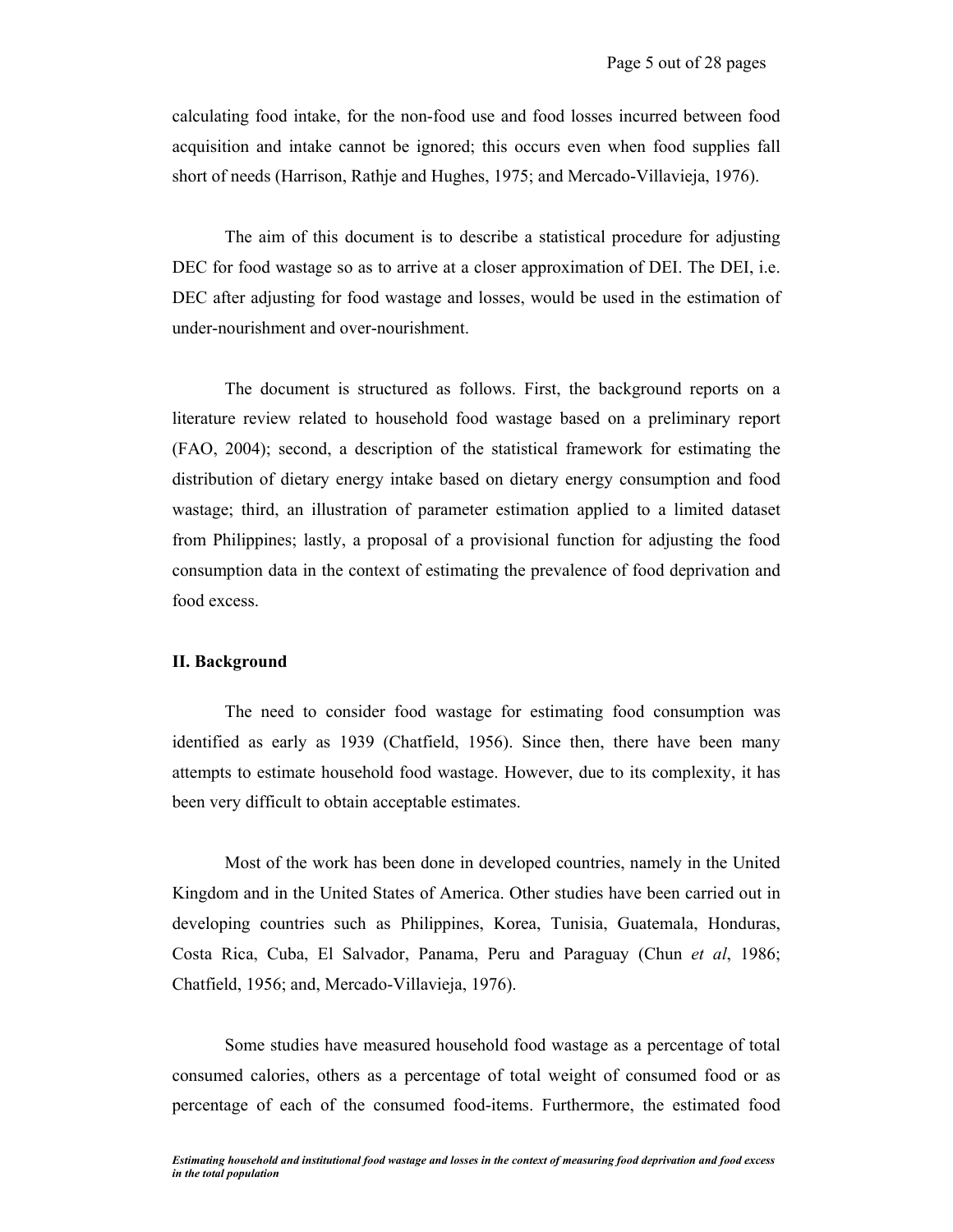wastage in terms dietary energy varied considerably, ranging from 0 to 29 percent, regardless the definition used; however, the majority of food wastage estimates fall within a range from 10 to 15 percent.

Some studies have estimated lower food loss in low-income households than in high-income households (Fung and Rathje, 1982; Chun, 1986; and, Jones, 2003). However, Wenlock *et al* (1980) did not find differences by household income levels, even after taking into account household size and geographical region. Dowler (1977) found similar results of no correlation between income and food wastage. Van De Reit (1985) concluded that household income is related to food wastage but in a nonlinear manner. Moreover, it has been noted that high income households with adequate storage facilities e.g. refrigeration and enclosed cabinets, produced greater edible food wastage (Mercado-Villavieja, 1976).

Some studies found a tendency for large-size families to waste more food than small-size families (Dowler, 1977; Wenlock and Buss, 1977; and, Wenlock *et al*, 1980), while others argued that in large-size families or families with small children, food wastage is not a concern (Fung and Rathje, 1982).

Among household characteristics, the knowledge respondents on food safety and quality issues had the strongest negative correlation with overall quantity of food wastage (Harrison, Rathje and Hughes, 1975; Fung and Rathje, 1982).

The wide range of estimates and findings in the literature can be explained by the differences in the way food wastage is defined and measured, methodological differences, sample sizes, geographical location and household characteristics (Kantor, 1998).

Methodologies vary considerably, from weighing edible food waste to using 7-day diaries completed by household members and from calculating caloric content of food to physically sorting garbage. In some cases, estimates were derived indirectly from loss coefficients based upon existing research. Some of the studies used very small sample sizes while others were performed at a more aggregate level than households (regional or national).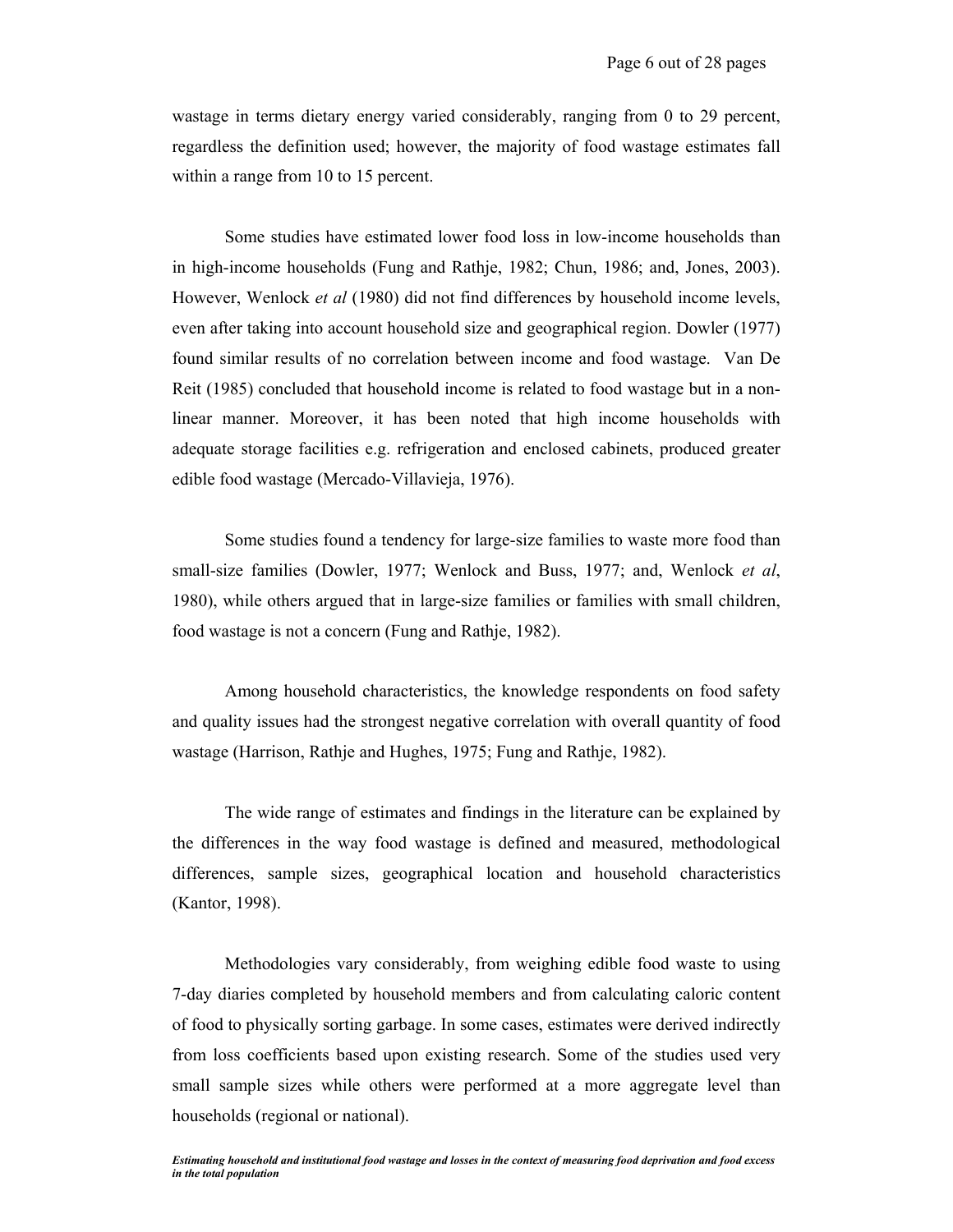In many studies domestic animals and garbage disposals were not accounted for in estimating household food wastage, thus yielding inaccurate estimates (Harrison, Rathje and Hughes, 1975; Wenlock and Buss, 1977; and, Jones, 2003). In some cases the wastage due to food used as feed to pets reached 30% of total food wastage in dietary energy terms (Wenlock *et al*, 1980; and, Mercado-Villavieja, 1976).

Studies in the United States show that food eaten outside of home is another important part of household consumption. During 1994-1996, meals eaten outside the household provided 32% of total energy consumption (USDA, 2003). Even though this percentage may be lower in developing countries, the data collected should account for meals eaten outside to give more accurate estimates of actual food consumption and hence of food wastage (FAO Statistics Division, 1983) and the institutional food wastage in restaurants, hospitals, schools, army barracks, religious residences, street vendors and other establishments needs to be accounted for.

An interesting finding emerging from the literature is that many researchers believe that the estimates obtained are too low, suggesting that better methods should be used (Adelson, Asp and Noble, 1961; Adelson *et al*, 1963; Dowler, 1977, Wenlock and Buss, 1977; Wenlock *et al*, 1980; Fung and Rathje, 1982; Rathje, 1984, Van De Reit, 1985; Kantor *et al*, 1997; and, Jones *et al*, 2003).

Because of the lack of standardization in estimating food wastage, it is difficult to identify the most accurate methodology. Moreover, most of the estimates that rely on exogenous food loss coefficients are derived from studies dating back to or before the 1970s. In the last three decades, technological progress contributed to fast changes in markets, distribution systems, household storage facilities etc., thus outdating the estimates (Kantor, 1998; and, Naska, 2001). Moreover, wastage was usually measured as a constant proportion of food consumed. However, there are strong indications that there is a non-linear dependency between the magnitude of wastage and income level. It is also well-known that the total amount of food consumed is highly associated with income level as described by Engelian functions. This leads to the conclusion that food wastage may be related to the total food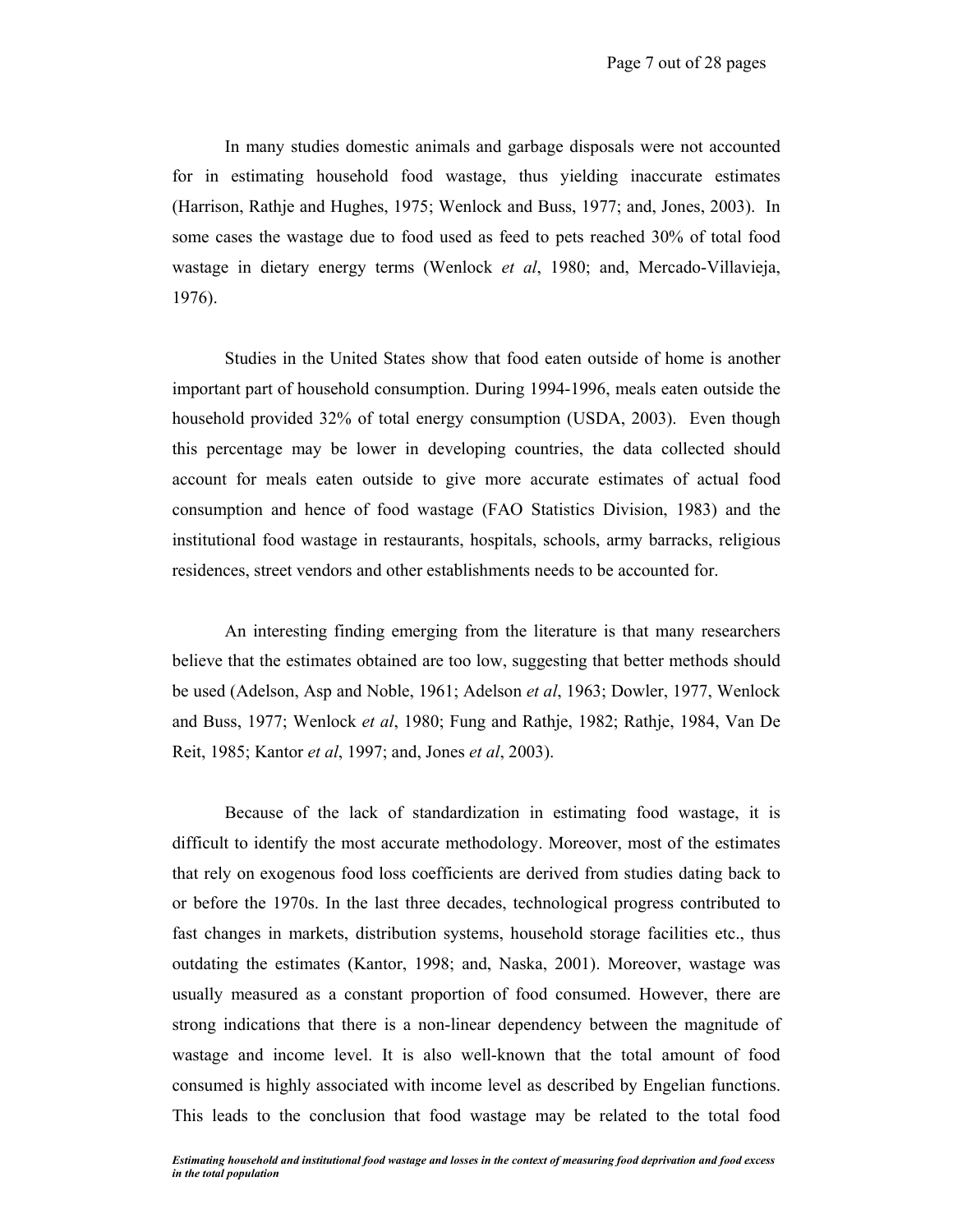consumption in a non-linear manner and that how to obtain reliable estimates of food wastage needs further development. In the next sections an attempt on these lines is presented.

# **III. Statistical framework for estimating the distribution of dietary energy intake based on dietary energy consumption and food wastage**

FAO's approach for measuring food deprivation relies on the estimation of the theoretical probability distribution of DEI. The parameters of this distribution are specified by the average estimated from the NFB (or HHS) and the coefficient of variation due to non-biological factors estimated from HHS. Since the DEI estimate from NFB does not take into account household and institutional food wastage and losses, the estimate of DEI is upward biased. Some claim that, as the distribution of DEI is to be lognormal, the biases are likely to be concentrated in the long upper tail representing the richer and more affluent population groups. Hence estimated prevalence of undernourishment, being based on the short lower tail is not like to be far from the true value, at least for developing countries (Naiken, 2002). However, it is also admitted that this might not be the case for developed countries and countries in transition. Moreover, the yet-to-be estimated prevalence of overnourishment refers to the upper tail of the distribution, where the upward bias due to household food wastage is deemed to be much higher than in the lower tail of the distribution. In view of these elements there is need to adjust the DEC data to better estimate DEI.

#### **A. Approach to adjusting DEC for food wastage**

 The principles emerging from the literature research relating to food wastage can be summarized as follows:

1. Household food wastage is related to household income level.

2. The relationship between household wastage and income may be of non-linear nature.

3. The non-linear relationship may vary among territorial (urban/rural) and/or functional (economic activity, household composition, etc) population groups.

4. The household food intake is related to household income level in a non-linear manner.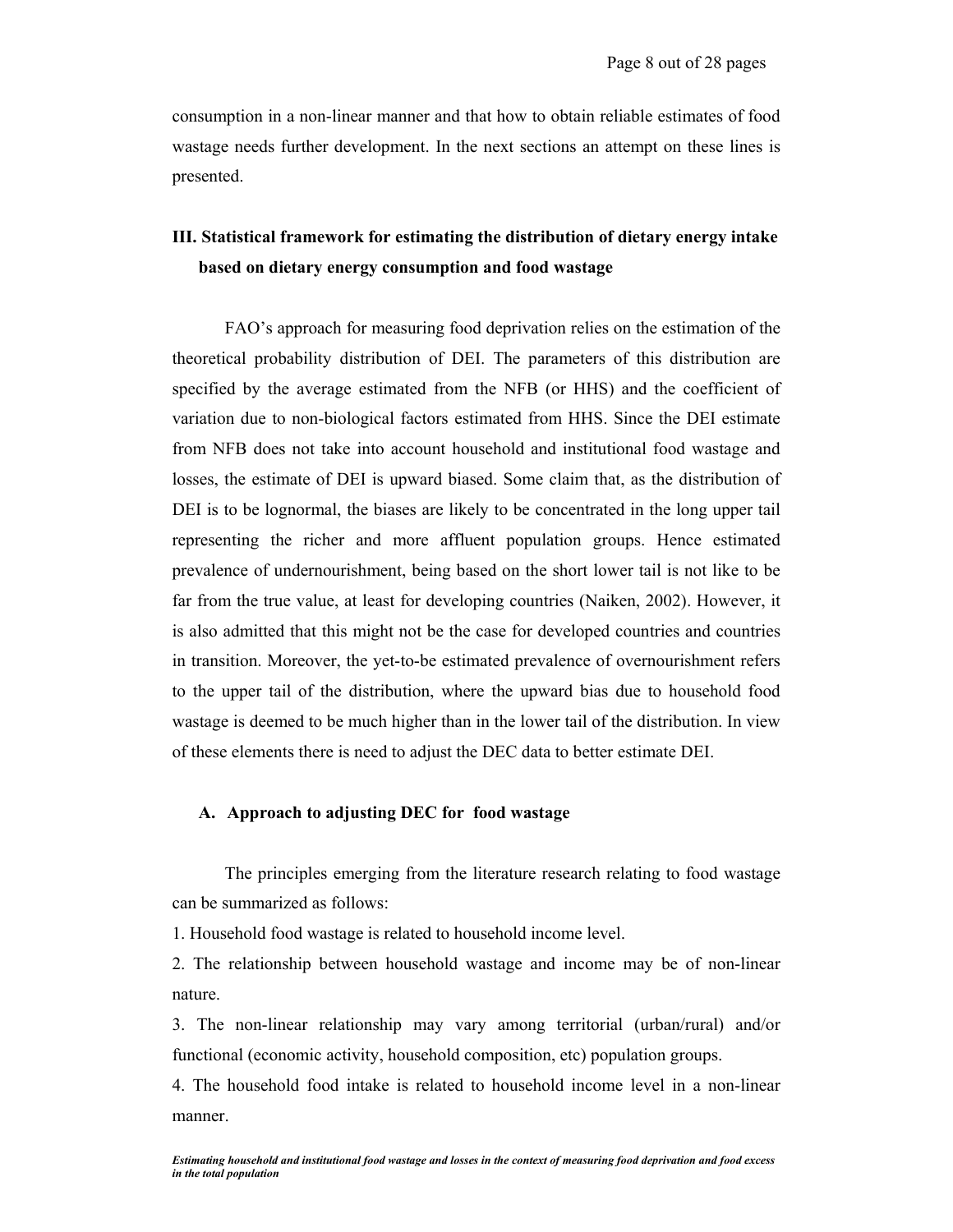With respect to the consumption distribution, the two parameters of the lognormal distribution  $\mu$  and  $\sigma$  are derived on the basis of the estimates of mean and coefficient of variation (CV). The NFB's estimate of DEC (expressed in kcal/person/day) is taken as the mean and the CV is derived from HHS data on DEC. Thus given these measures actually referring DEC, the parameters of the lognormal distribution are derived as follows:

$$
\sigma^2 = \ln(C V_{DEC}^2 + 1)
$$

$$
\mu = \ln(\mu_{DEC}) - 0.5\sigma^2,
$$

where  $CV_{DEC}$  is the coefficient of variation of DEC and  $\mu_{DEC}$  is the mean of DEC.

 Given the above considerations the approach chosen was to express wastage as a function of DEC and to use this function to adjust or modify the parameters of the log-normal distribution. This aspect is addressed below.

## **B. Alternative functions for estimating food wastage and their effects on the parameters of log-normal distribution**

Let  $\mu_a$  and  $\sigma_a$  be the parameters of the distribution of DEI (dietary energy intake) after adjustment for food wastage. The way in which these parameters differ from to the original ones will depend on the type of function used for estimating food wastage. The effect of alternative functions is discussed below.

#### **1. Food wastage as a proportional share of DEC**

First, let's suppose that wastage W is a constant proportion of DEC, e.g.  $W = kDEC$ . In this case the adjusted-for-wastage DEC will be equal to  $DEI = DEC - W = DEC - kDEC = (1 - k)DEC$ 

where DEI is dietary energy intake. Since DEI is a linear transformation of DEC, the distribution will remain lognormal.

From the properties of mean and variance, we can write  $\mu_{DEI} = E(DEI) = E[(1-k)DEC] = (1-k)E(DEC) = (1-k)\mu_{DEC}$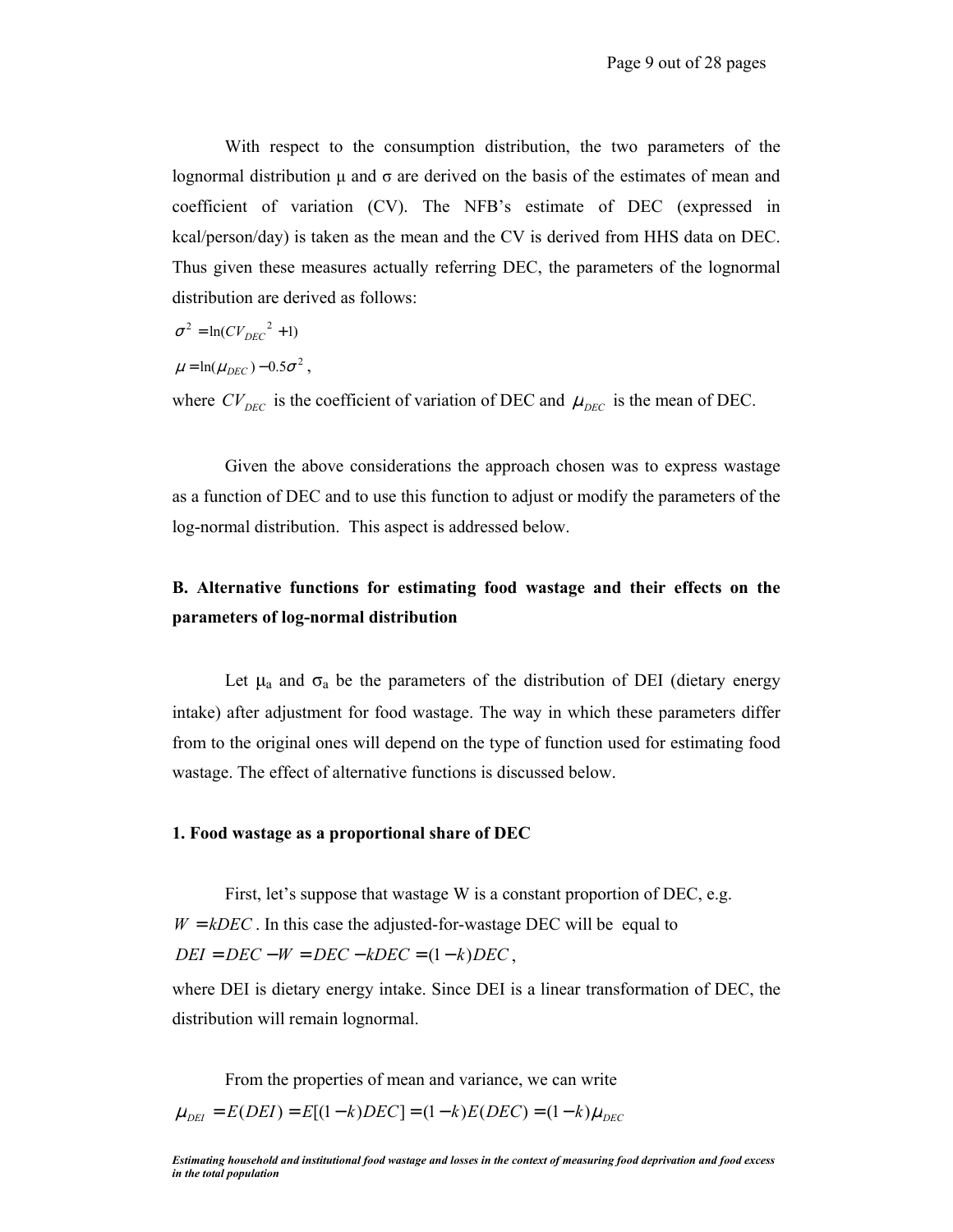and

$$
\sigma_{DEI}^2 = VAR(DEI) = VAR[(1-k)DEC] = (1-k)^2 VAR(DEC) = (1-k)^2 \sigma_{DEC}^2
$$
.

The first property can be applied directly to calculate  $\mu_a$ . To calculate  $\sigma_a$ , the adjusted coefficient of variation needs to be estimated.

The unconditional coefficient of variation is a composite measure that is formulated as follows

$$
CV_{DEC} = \sqrt{CV_{DEC/\gamma}^2 + CV_{DEC/R}^2}
$$

where  $CV_{DEC/V}$  is the coefficient of variation of DEC due to non-biological factors (income and related factors) and  $CV_{DEC/R}$  is the coefficient of variation of DEC due to biological factors such as sex, age, weight and physical activity. The latter correspond to the distribution of energy requirement induced by mentioned biological factors and it is considered as a fixed component of  $CV_{DEC}$  and it has been estimated approximately to 0.20 (Naiken, 2002) based on the recommendations on human energy requirements of the 1981 FAO/WHO/UNU Expert Consultation. Therefore, the interest is on changes in  $CV_{DEC/V}$  only. Since

$$
CV_{DEC/V} = \frac{\sigma_{DEC/V}}{\mu_{DEC/V}}
$$

the coefficient of variation due to income after adjusting for household food wastage is equal to:

$$
CV_{DEI/V} = \frac{\sigma_{DEI/V}}{\mu_{DEI/V}} = \frac{(1-k)\sigma_{DEC/V}}{(1-k)\mu_{DEC/V}} = CV_{DEC/V}.
$$

Thus, the overall coefficient of variation therefore remains unchanged.

In such case

$$
\mu_a = \ln(\mu_{DEI}) - \sigma_a^2 / 2 = \ln[(1-k)\mu_{DEC}] - \sigma_a^2 / 2
$$

and

 $\sigma_a^2 = \sigma^2$ .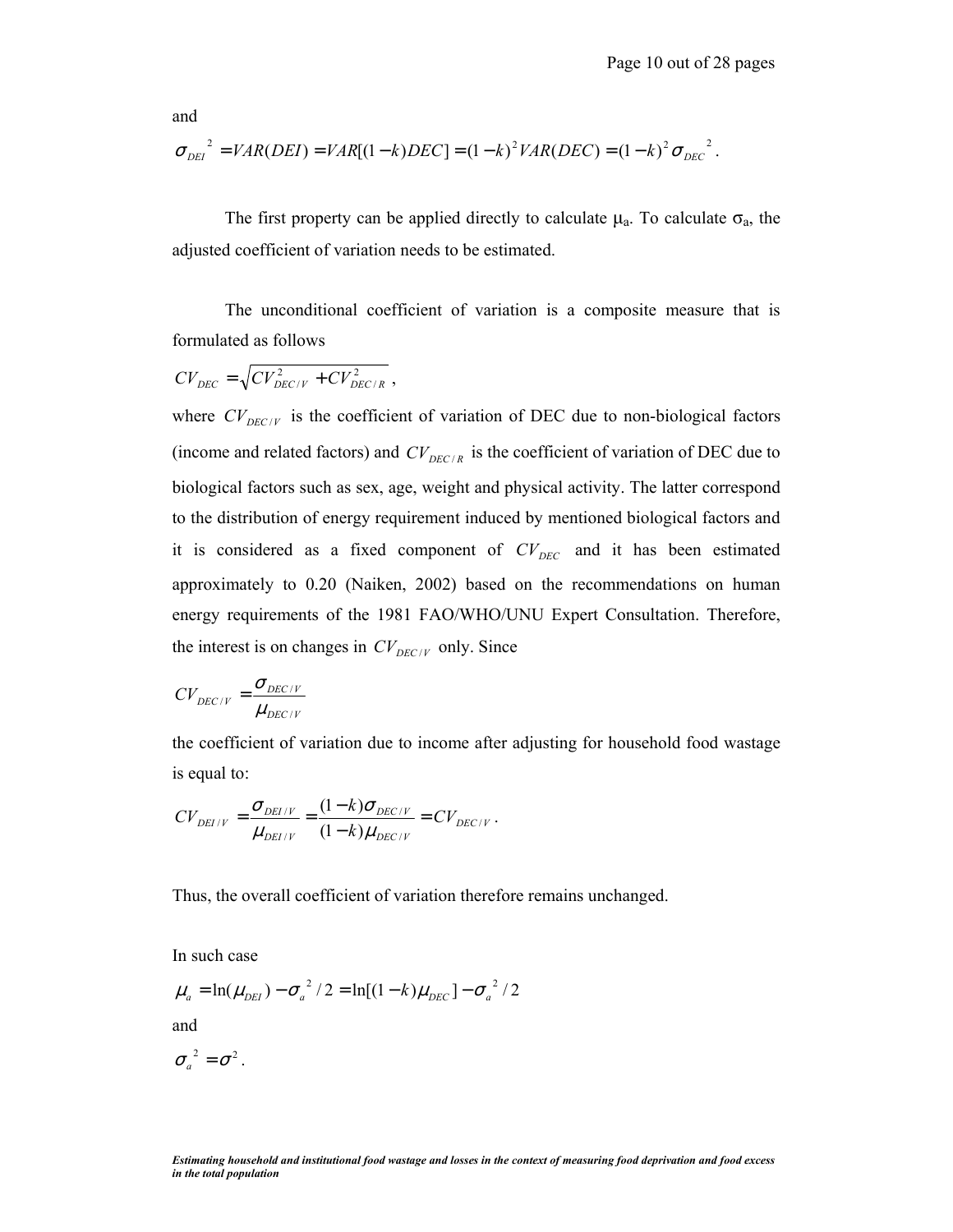Therefore, if the wastage is expressed as a constant proportion of DEC, the adjusted distribution will have a lower scale parameter  $(\mu)$  and the same shape parameter  $(\sigma)$ with respect to the original distribution.

#### **2. Food wastage as a non-proportional share of DEC**

Now, let's suppose that household food wastage is a linear function of DEC with an intercept. Then  $W = a + bDEC$  and  $DEI = DEC - W = DEC - a - bDEC = -a + (1 - b)DEC$ .

The adjusted coefficient of variation due to income

$$
CV_{DEI/V} = \frac{(1-b)\sigma_{DEC/V}}{-a + (1-b)\mu_{DEC/V}}
$$

and the overall coefficient of variation

$$
CV_{DEC} = \sqrt{CV_{DEC/V}^2 + CV_{DEC/R}^2} = \sqrt{\frac{(1-b)\sigma_{DEC/V}^2}{-a+(1-b)\mu_{DEC/V}}}}^2 + CV_{DEC/R}^2
$$

Therefore  $\mu_a = \ln(\mu_{DEI}) - 0.5\sigma_a^2 = \ln[-a + (1-b)\mu_{DEC}] - 0.5\sigma_a^2$ and  $\sigma_a^2 = \ln(C V_{DEI}^2 + 1) = \ln(\left[\frac{(1-b)\sigma_{DEC/V}}{-a+(1-b)\mu_{DEC/V}}\right]^2 + CV_{DEC/R}^2 + 1)$  $\int_{0}^{2}$  = ln( $CV_{DEI}^{2}$  + 1) = ln( $\left[\frac{(1-b)\sigma_{DECIV}}{-a+(1-b)\mu_{DECIV}}\right]^{2}$  +  $CV_{DECIR}^{2}$  + *DEC V*  $\int_{a}^{2} = \ln(CV_{DEI}^{2} + 1) = \ln(\left[\frac{(1 - \nu)O_{DEC/V}}{-a + (1 - b) \mu_{DEC/V}}\right]^{2} + CV$  $CV_{DEI}^2$  + 1) =  $ln(\frac{1-b}{a})$  $\mu$  $\sigma_a^2 = \ln(CV_{DEI}^2 + 1) = \ln(\left[\frac{(1-b)\sigma_{DEC/V}}{(1-b)\sigma_{DEC/V}}\right]^2 + CV_{DEC/R}^2 + 1).$ 

Again, the DEI is expressed as a linear function of DEC, thus the distribution remains lognormal. The new parameters are smaller than the original ones.

#### **3. Food wastage as a non-linear function of DEC**

As the literature review suggests, there might be two cases of non-linear dependence between household food wastage and dietary energy consumption. One is when food wastage rises at a higher rate than DEC and the second when it rises at a slower rate. These two cases could be represented by exponential and logarithmic relationships between W and DEC, respectively.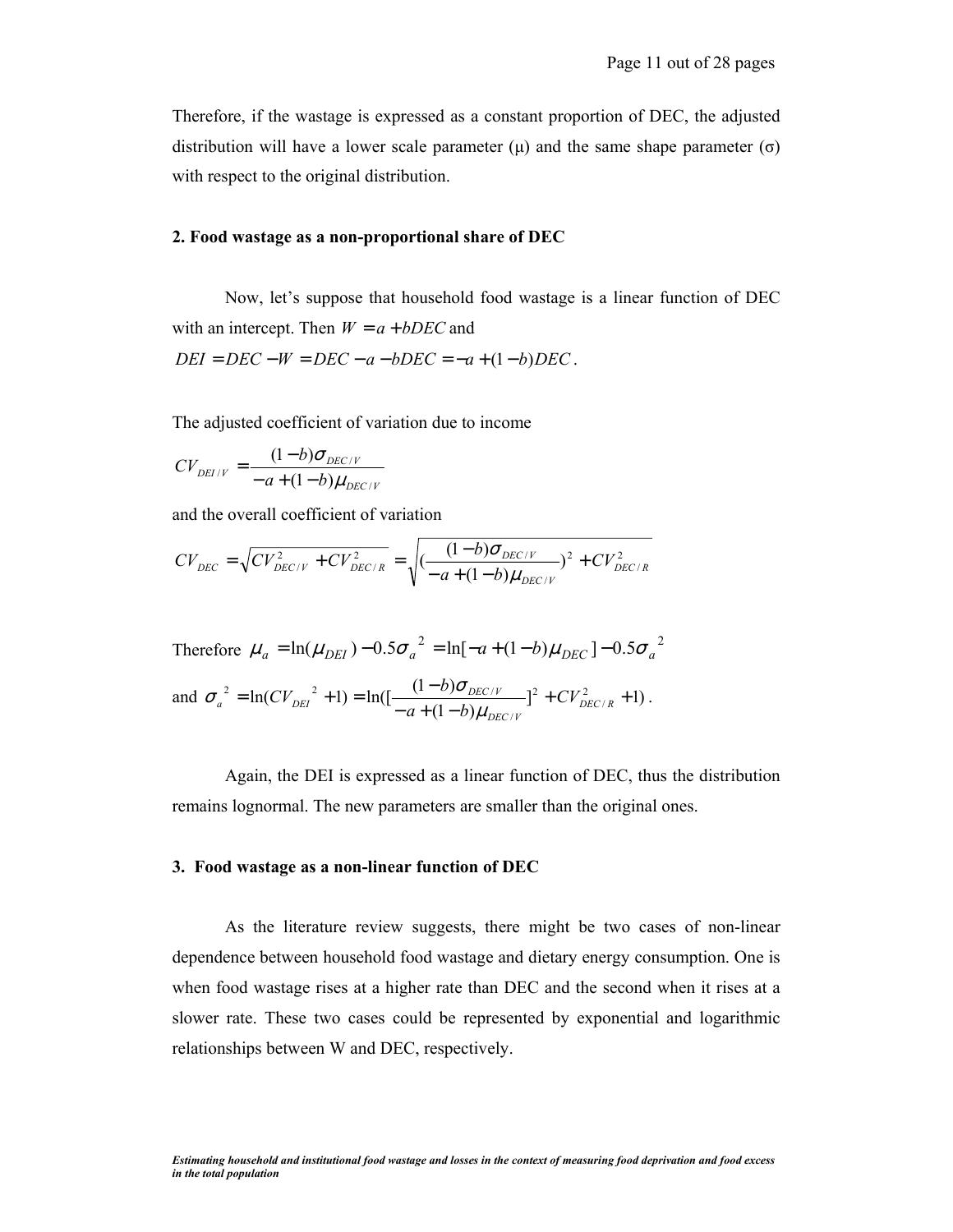In such cases, the derivation of the parameters may become more complicated. However, the Taylor series expansion provides an approximation of mean and variance; the approximation depends on how close the function of the random variable lies to the first (or higher) order of the approximation over the range of the random variable (*ibid*); for the sake of simplicity, the estimations have been made using the first order (see **Annex**).

Based on the DEI estimates, that is, DEC adjusted-for-wastage, mean and variance and the function of the dietary energy intake, the new distribution can be derived.

#### **IV. Estimating parameters of functions to measure household wastage**

Datasets for estimating parameters for food wastage functions are very scarce. In this report the data from the Philippines 1978 First Nationwide Nutrition Survey (FNNS) is utilized for deriving function parameters for estimating food wastage in terms of dietary energy.

The household food wastage by income levels is estimated based on secondary data of food quantity consumption in households, expressed in dietary energy value, and the actual dietary energy intake by household members for different income levels. Food wastage is derived from food consumption minus food intake.

#### **1. The Philippines 1978 FNNS dataset.**

 $\overline{a}$ 

The data set used consists of two parts:

(a) average quantities of food items consumed per person per day, by income classes (National Science Development Board – Food and Nutrition Research Institute, 1981) (b) average daily per person calorie intake corresponding to food groups, by income classes (FAO Statistics Division, 1993)<sup>1</sup>.

<sup>1</sup> The data on average daily per capita calorie intake were prepared by the Food and Research Institute of the Philippines, on request of FAO for the FAO Sixth World Survey. Therefore, these numbers were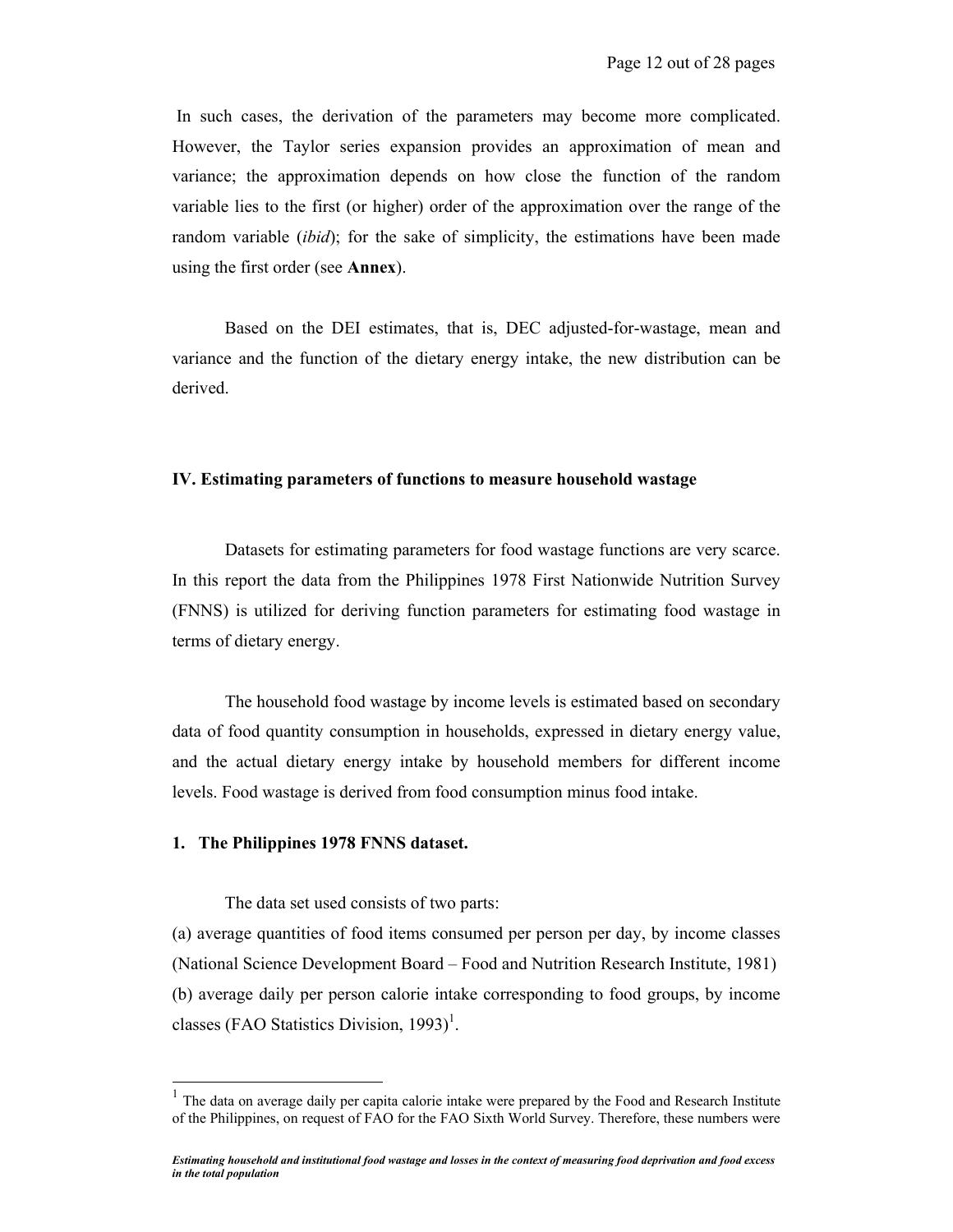Both the average quantities of food items consumed per person per day and the average daily per person calorie intake are derived from the Philippines 1978 FNNS data. The survey covered eleven regions of the country, excluding western and central Mindanao.

 Food expressed in nutritive values refers to the amount of food intake, i.e. the net intake of food in edible portion form, after deducting household wastage of prepared food in form of plate wastes, food discards and leftovers. Food eaten outside home was also accounted for in estimating both the average food consumption and food intake. The quantities of food items consumed refer to food as purchased, i.e. including inedible and edible food portions (FAO Statistics Division, 1993).

 Information on food intake in the households was collected for one whole day by the weighting method and 24-hours recall method. The items weighted refer to the following:

- raw (purchased) food to be cooked for each meal;
- food served and eaten raw;
- cooked (processed) food served directly on the dining table;
- non-perishable items such as coffee, sugar, cooking oil and the like; and
- food wastage in every meal and leftovers.

 Data on meals and snacks eaten outside, as well as on characteristics of household members and annual income were also collected (*ibid*).

 Data on average quantities of food items consumed and on average calorie intake, both expressed on per person per day basis, were reported for different income groups. These data were re-grouped to cover the same intervals of income classes. The reported income classes were aggregated into three broader groups on the basis of annual per person income: 1) lower than 1000 Pesos; 2) higher than or equal to 1000;

not reported in the National Science Development Board – Food and Nutrition Research Institute (1981).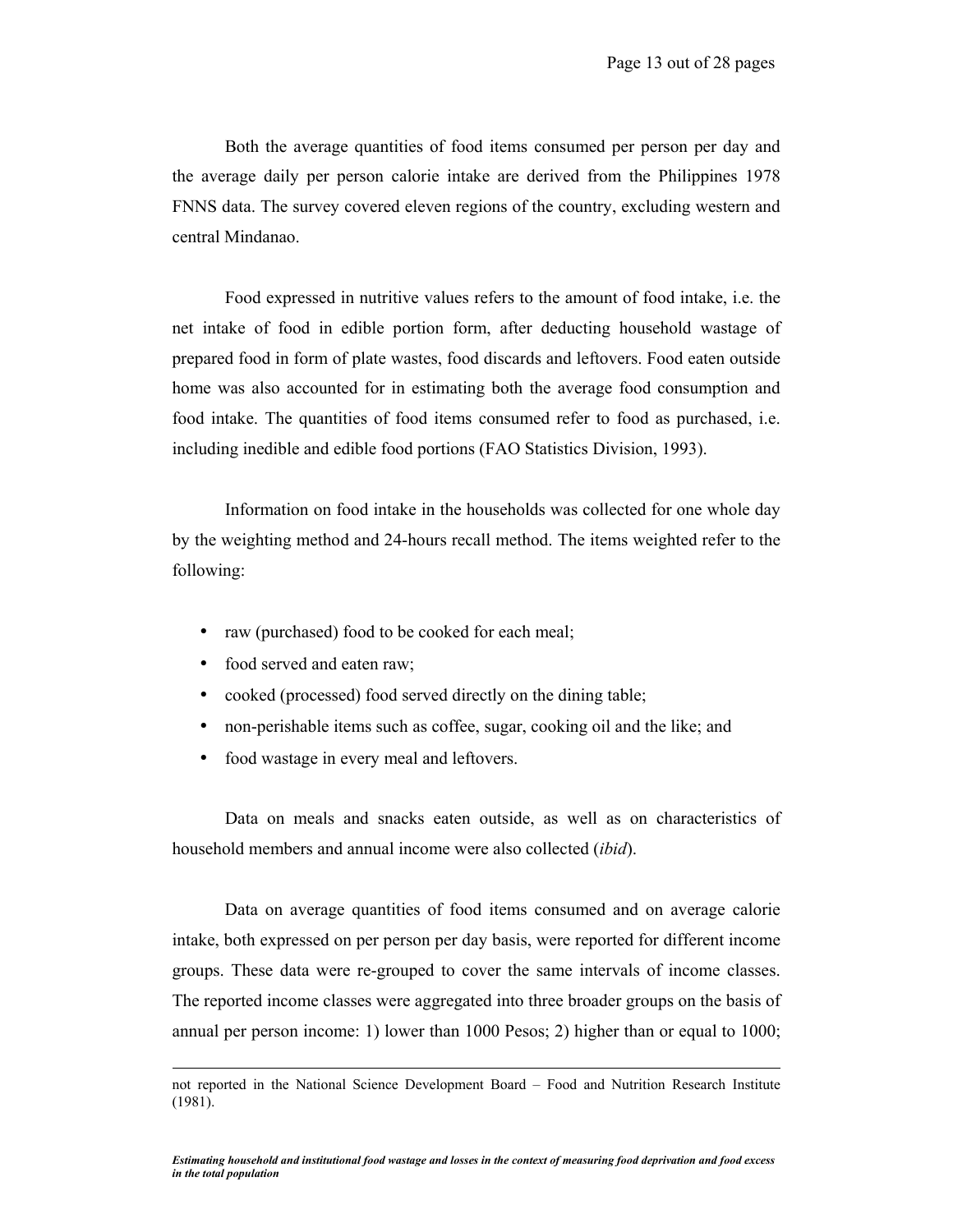and 3) higher than or equal to 1500 Pesos. These re-grouped income classes did not have any particular reason other than matching the two datasets by income classes. Weighted estimates were calculated by average household size. These weights were not reported for food consumption data but for food intake data.

#### **2. Methodological framework**

The following diagram describes the methodological framework:



 As the diagram shows, the food consumption was converted into the corresponding dietary energy consumption using Food Composition Table (FCT) for the Philippines published by the NSCB-ESSO (National Statistical Coordination Board – Economic and Social Statistics Office) (1988a and 1988b). The food quantities consumed refer to as purchased i.e. inedible and edible portions of food, then corresponding dietary energy values in the FCT in kilocalories per 100 grams 'as purchased' of food were used (NSCB-ESSO, 1988b). The data on calorie intake are given only for food groups and not for single food items. Therefore the data on food consumed were converted into calories by food groups and not by food items; hence, also the food consumed had to be estimated by food groups rather than by food items. The dietary energy wastage is calculated as the difference between average DEC and average DEI corresponding to food groups, by income classes.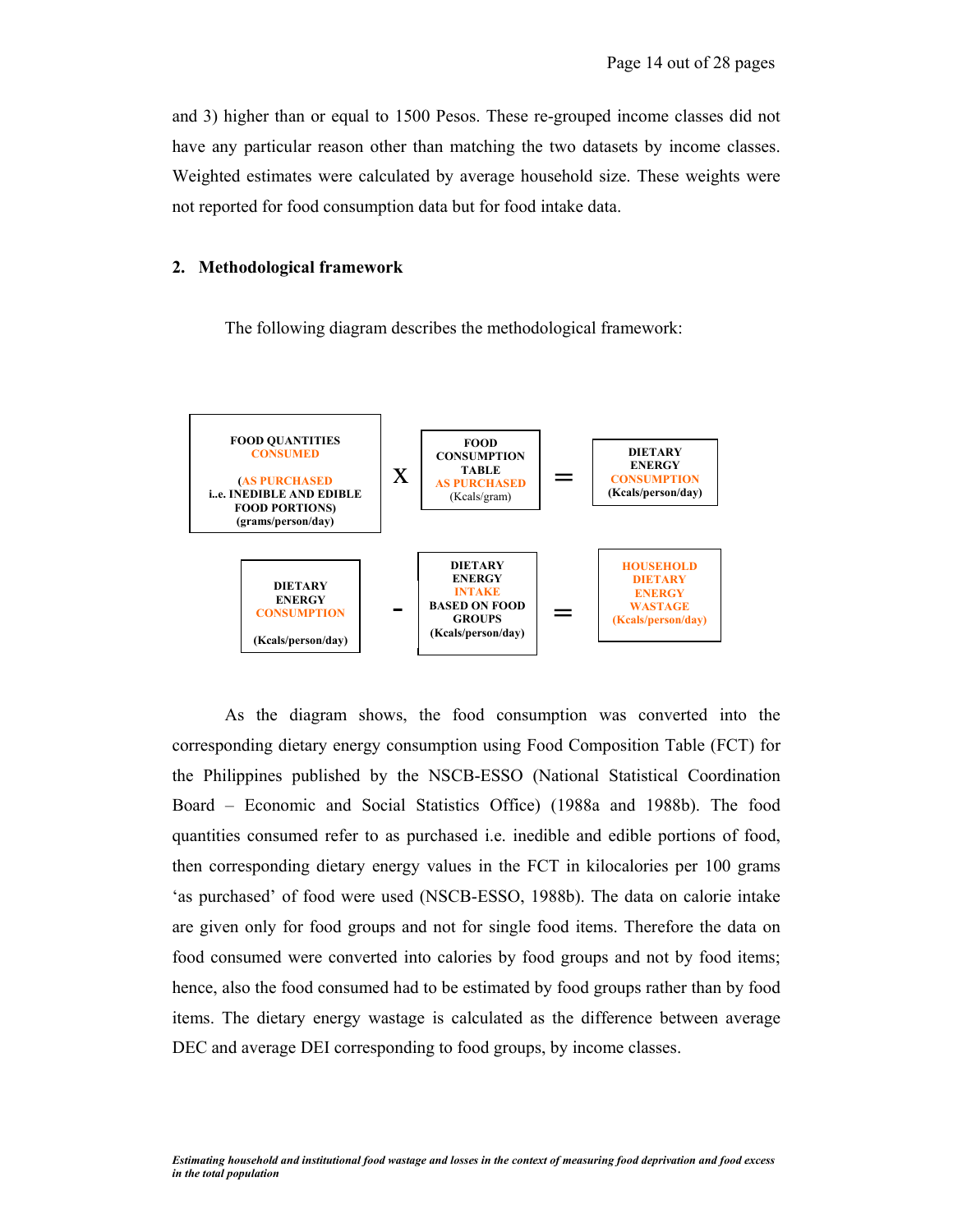#### **3. Household food wastage estimates**

 Table 1 shows results on preliminary household food wastage estimates in terms dietary energy, in absolute value (kilo-calories per person per day ) and as share of DEC (%), based on food group by income levels. The results for total household wastage are in line with most findings reported in the literature. However there are estimations that are implausible, in particular, meat-and-offals, fats and oils, eggs and pulses-and-nuts; these estimates of wastage are negative. In the case of fats-and-oils and eggs, the negative household wastage is very close to zero and could be associated with rounding errors – the starting data being rounded to the closest integer, therefore, the 'true' value is assumed to be zero. In the case of large negative of food wastage such as meat-and-offals and pulses-and-nuts food groups, stocks changes were ruled out as a source of the negative wastage. The reasons for these negative values may be related to acquisition of certain food items that are fully edible that food composition tables considers with a non-edible portion, e.g. meat without bone, nuts without shells.

|                             | Income classes<br>(Pesos per person per day) |                  |                                                       |                |                                       |               |                |                |
|-----------------------------|----------------------------------------------|------------------|-------------------------------------------------------|----------------|---------------------------------------|---------------|----------------|----------------|
| Food group                  | 0-<br>999                                    | $1000 -$<br>1499 | 1500<br>& over                                        | All<br>classes | $0 -$<br>999                          | 1000-<br>1499 | 1500<br>& over | All<br>classes |
|                             |                                              |                  | <b>Absolute Wastage</b><br>(Kcals per person per day) |                | <b>Wastage as share of DEC</b><br>(%) |               |                |                |
| <b>Cereals and Products</b> | 14                                           | $-11$            | $-3$                                                  | 8              | 1                                     | $-1$          | $\Omega$       | 1              |
| Roots and Tubers            | 26                                           | 20               | 1                                                     | 20             | 40                                    | 32            | 6              | 34             |
| Sugar and Syrups            | 10                                           | 38               | 79                                                    | 28             | 14                                    | 29            | 41             | 28             |
| Fats and Oils               | -3                                           | -3               | 43                                                    | 8              | $-4$                                  | $-2$          | 20             | $\overline{7}$ |
| Fish and Sea Food           | 10                                           | 8                | -5                                                    | 7              | 15                                    | 10            | $-7$           | 11             |
| Meat and Offals             | $-15$                                        | $-42$            | $-63$                                                 | $-22$          | $-49$                                 | -59           | -44            | $-41$          |
| Eggs                        | $\Omega$                                     | $-1$             | $-2$                                                  | $-1$           | $-4$                                  | $-3$          | -5             | -6             |
| Milk and Products           | 28                                           | 77               | 114                                                   | 51             | 55                                    | 61            | 63             | 62             |
| <b>Pulses and Nuts</b>      | $-3$                                         | $-3$             | $-2$                                                  | $-4$           | $-19$                                 | $-13$         | -8             | $-19$          |
| Vegetables                  | 20                                           | 21               | 19                                                    | 19             | 35                                    | 35            | 32             | 34             |
| Fruits                      | 10                                           | 36               | 18                                                    | 15             | 21                                    | 41            | 21             | 25             |
| <b>Stimulants</b>           | 24                                           | 42               | 31                                                    | 28             | 69                                    | 69            | 63             | 68             |
| Total                       | 120                                          | 183              | 230                                                   | 157            | 7                                     | 9             | 10             | 8              |

**Table 1. Household wastage by income level: Preliminary estimates** 

*Estimating household and institutional food wastage and losses in the context of measuring food deprivation and food excess in the total population*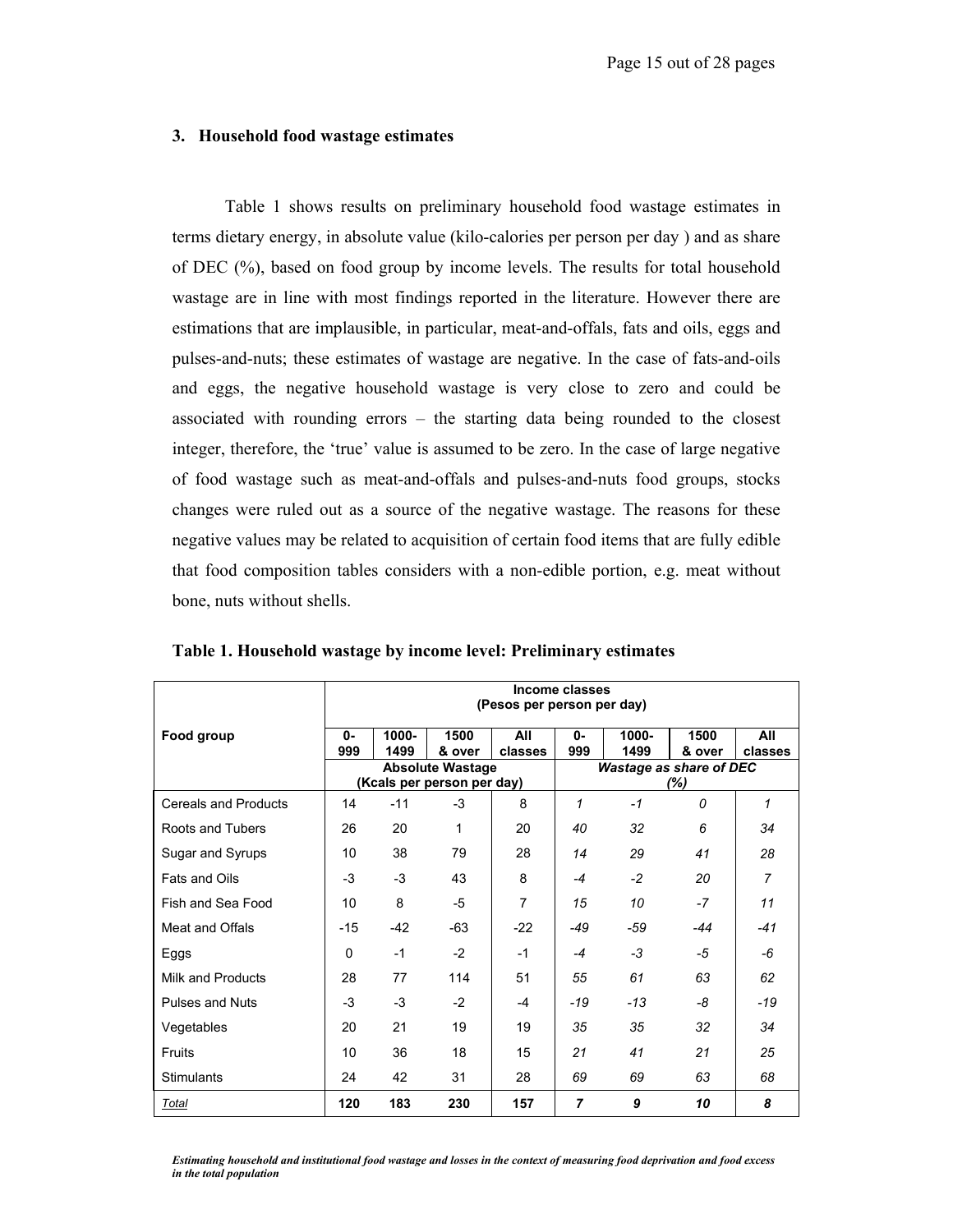Table 1 above shows food wastage results based on food groups in all income classes varies from an assumed zero (meat-and-offals, eggs and pulses-and-nuts) to 68 % (stimulants). Overall the higher the income, the higher the wastage, however, for some food groups (e.g. roots and tubers or fruits), the highest income class wastes less than the middle income class, which reflects different food wastage patterns by income classes.

 Table 2 shows food wastage final results based on the mentioned assumptions described in previous paragraphs. The overall food wastage is equal to 9% of total DEC. Households of the lowest income class waste 8% of total food, while the middle class wastes 11% and the highest income class 13%. There is a positive association between size of food wastage and income. The higher the income is, the higher the amount of DEC. Hence household food wastage is positively associated with total amount of DEC.

|                             | Income classes<br>(Pesos per person per day) |                            |                   |                |                                |                  |                   |                |  |
|-----------------------------|----------------------------------------------|----------------------------|-------------------|----------------|--------------------------------|------------------|-------------------|----------------|--|
| Food group                  | 0-<br>999                                    | 1000-<br>1499              | 1500<br>&<br>over | All<br>classes | 0-<br>999                      | $1000 -$<br>1499 | 1500<br>&<br>over | All<br>classes |  |
|                             | <b>Absolute Wastage</b>                      |                            |                   |                | <b>Wastage as share of DEC</b> |                  |                   |                |  |
|                             |                                              | (Kcals per person per day) |                   |                | (%)                            |                  |                   |                |  |
| <b>Cereals and Products</b> | 14                                           | 0                          | 0                 | 8              | 1                              | $\Omega$         | 0                 | 1              |  |
| Roots and Tubers            | 26                                           | 20                         | 1                 | 20             | 40                             | 32               | 6                 | 34             |  |
| Sugar and Syrups            | 10                                           | 38                         | 79                | 28             | 14                             | 29               | 41                | 28             |  |
| Fats and Oils               | 0                                            | 0                          | 43                | 8              | 0                              | 0                | 20                | 7              |  |
| Fish and Sea Food           | 10                                           | 8                          | $\Omega$          | 7              | 15                             | 10               | O                 | 11             |  |
| Meat and Offals             | 0                                            | $\mathbf{0}$               | $\Omega$          | $\Omega$       | $\Omega$                       | $\Omega$         | Ω                 | 0              |  |
| Eggs                        | 0                                            | 0                          | $\Omega$          | $\Omega$       | 0                              | 0                | 0                 | 0              |  |
| Milk and Products           | 28                                           | 77                         | 114               | 51             | 55                             | 61               | 63                | 62             |  |
| <b>Pulses and Nuts</b>      | $\Omega$                                     | 0                          | <sup>0</sup>      | <sup>0</sup>   | 0                              | $\Omega$         | $\Omega$          | $\Omega$       |  |
| Vegetables                  | 20                                           | 21                         | 19                | 19             | 35                             | 35               | 32                | 34             |  |
| <b>Fruits</b>               | 10                                           | 36                         | 18                | 15             | 21                             | 41               | 21                | 25             |  |
| <b>Stimulants</b>           | 24                                           | 42                         | 31                | 28             | 69                             | 69               | 63                | 68             |  |
| <b>Total Food Wastage</b>   | 141                                          | 242                        | 305               | 184            | 8                              | 11               | 13                | 9              |  |
| <b>Total DEC Values</b>     | 1823                                         | 2124                       | 2368              | 1961           |                                |                  |                   |                |  |

**Table 2. Household wastage by income levels: Final estimates** 

 Graph 1 depicts equations fitted for linear (with intercept only) and non-linear relationships between DEC and wastage using three points of the Philippines data.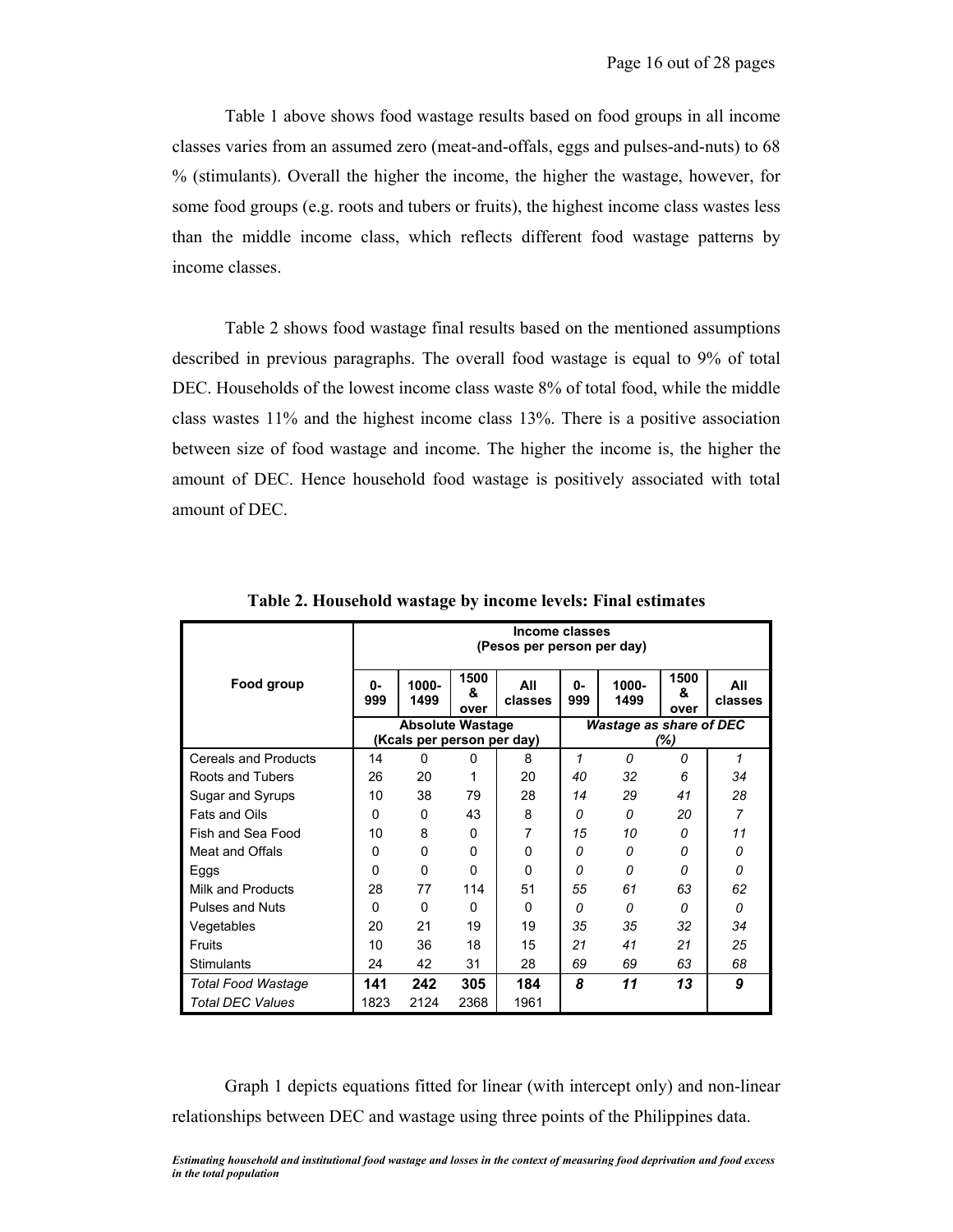



 The relationship between DEC and household food wastage was explored by fitting regression curves using the three data points as follows:

1) linear, *W* = 0.303*DEC* − 408.46

2) non-linear:

- a) exponential, *W* = 10.701exp(0.0014*DEC*)
- b) semi-log,  $W = 630.75 \ln(DEC) 4593.5$ .

 All functions yield high similar goodness of fit due to the few data points available. Graph 2 describes DEC and DEI, i.e. DEC adjusted for linear, logarithmic and exponential household food wastage functions. First the linear function adjusts with the same relative share for food wastage to all DEC levels. This adjustment is against the assumed principle. The logarithmic function adjusts more to higher DEC and less to low DEC levels. This function complies with the assumed principle; however the difference between this function and the linear function is small.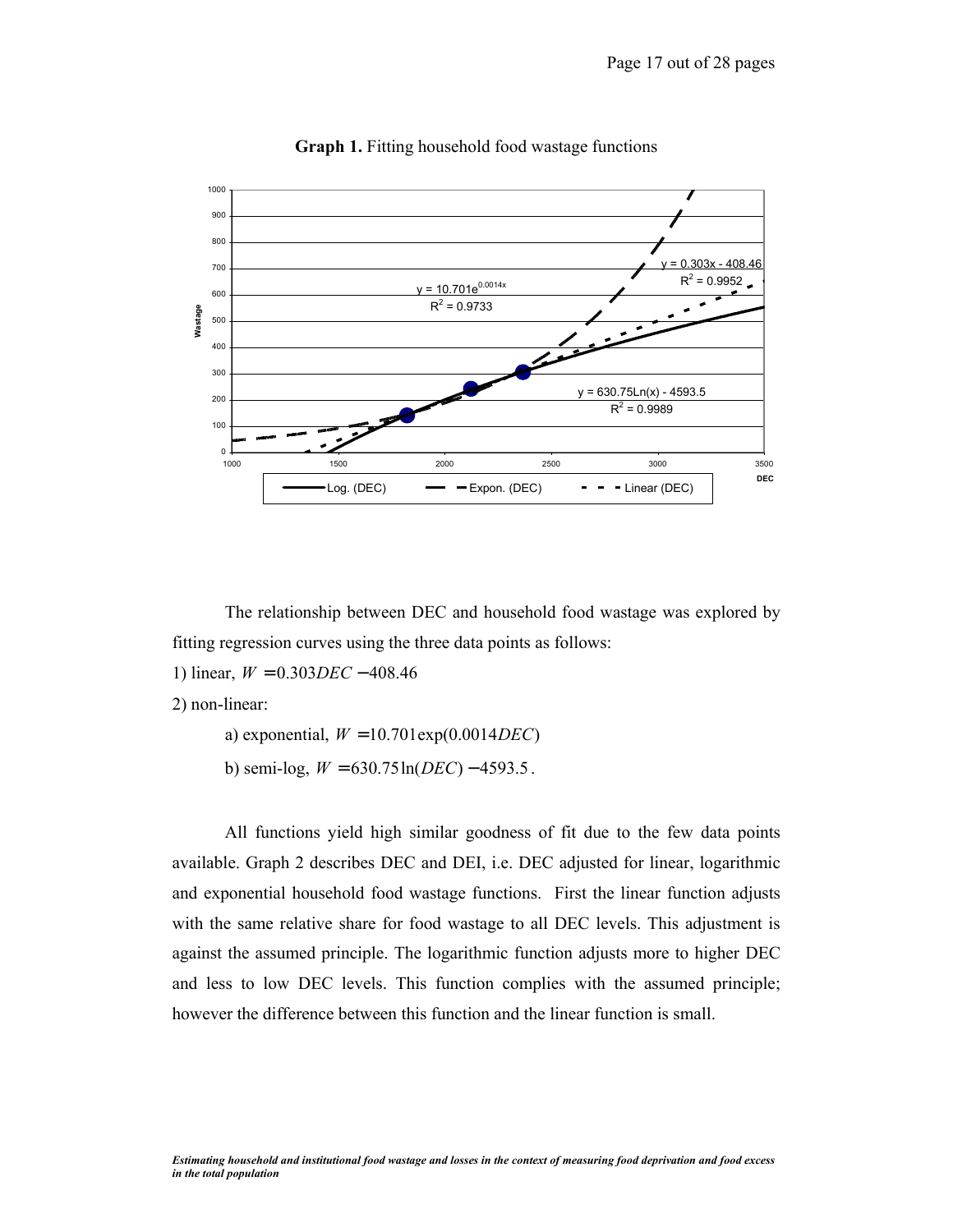

**Graph 2.** DEC and DEI by wastage functions

 The exponential function adjusts more to higher DEC and less to low DEC levels. The level of adjustment to low DEC levels is similar to the other two functions; however the adjustment in high DEC levels is significantly higher. The estimated functions are not reliable enough, but provide an idea of the sort of functions that may be useful.

 In the next section all functions obtained using Philippines study results are applied to a hypothetical example.

# **3. Improving DEI estimates in light of estimated household food wastage in the Philippines.**

 As described previously the estimated distribution of DEI will change according to the type of household wastage function applied. This section applies the Philippine results to the theoretical framework to a hypothetical example.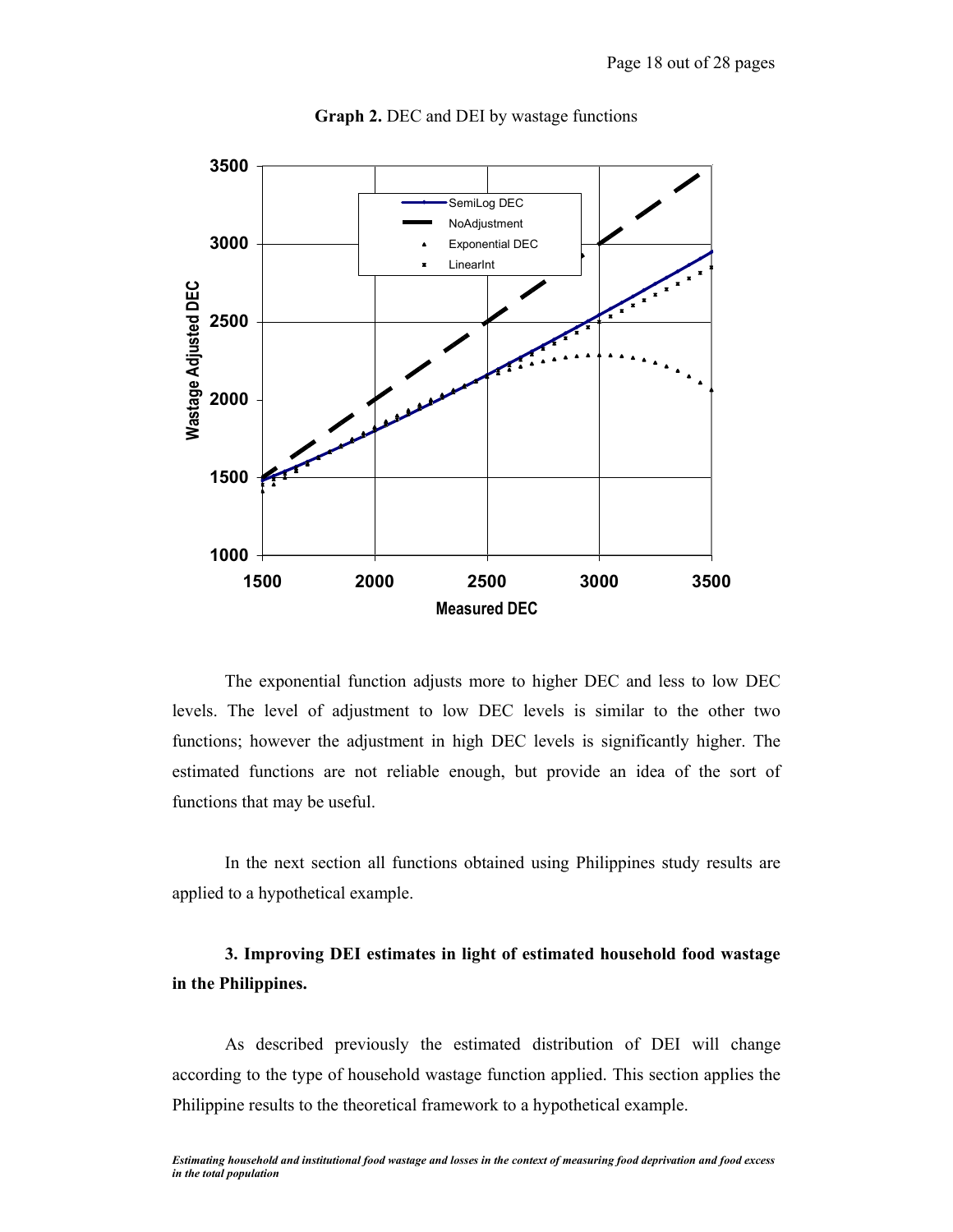Following Naiken's (2002) numerical example to estimate the distribution of DEI for a particular country:

 $\hat{\mu}_{DEC} = \hat{\mu}_{DEC/V} = 2414$  *kcals* / *person* / *day* and

The estimated

$$
\hat{C}V_{DEC/V} = \frac{508}{2414} = 0.2104
$$
, given  $\hat{\sigma}_{DEC/V} = 508$  so that  

$$
\hat{C}V_{DEC} = \sqrt{0.2104^2 + 0.2^2} = 0.29
$$
 and  

$$
\hat{\sigma}_{DEC} = 700.06
$$
.

 In this case, the original parameters of the lognormal distribution are equal to  $\hat{\sigma}^2 = \ln(0.29^2 + 1) = 0.08075$  $\hat{\mu} = \ln(2414) - 0.08075/2 = 7.7487$ .

 The next step is to calculate the adjusted parameters. This will be illustrated below.

#### **a) Wastage expressed as a function of DEC.**

#### **(i) Wastage expressed as a proportion of DEC .**

Suppose that wastage is a constant proportion k of DEC, where k is equal to the average wastage (%) in all income classes. Therefore:

 $\hat{W} = 0.09D\hat{E}C$  and  $D\hat{E}I = 0.91D\hat{E}C$ . The  $\hat{\mu}_{DEI} = 0.91\hat{\mu}_{DEC} = 2196.74$  and  $\hat{C}V_{DEI} = \hat{C}V_{DEC} = 0.29$  as shown above. Therefore,  $\sigma_{DEI} = 0.29 * 2196.74 = 637.0546$ and the adjusted parameters  $\sigma_a^2 = \sigma^2 = 0.08075$  and  $\mu_a = \ln[(0.91)\mu_{DEC}] - 0.08075/2 = 7.65435$ .

 The distribution remains lognormal. Graph 3 below shows the comparison of original and adjusted probability density functions. The adjusted probability density function is shifted to the left and slightly less spread out.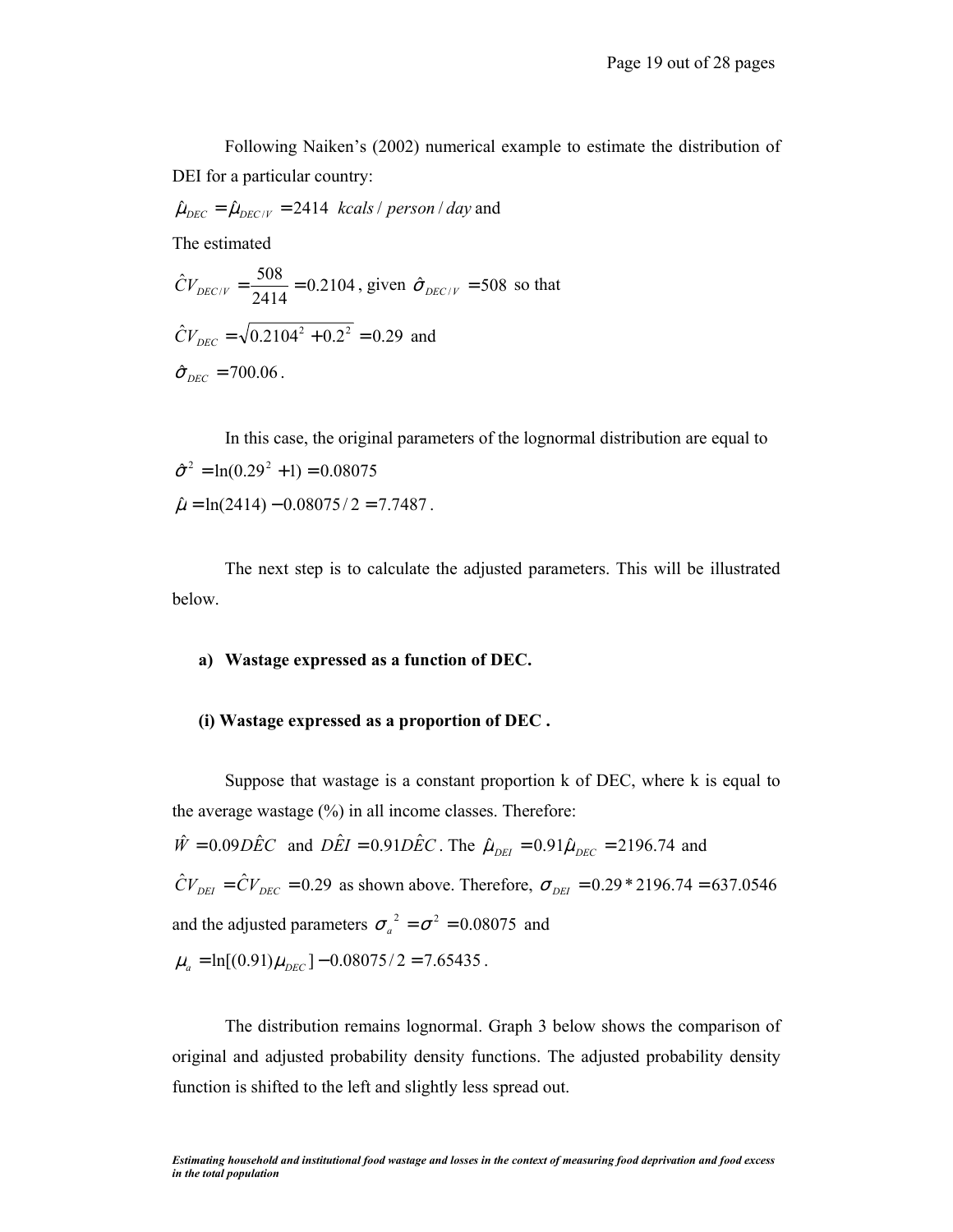#### **(ii) Wastage expressed as a non-proportional share of DEC**

In this case wastage is dependent on DEC in the following way

 $\hat{W} = -0.408.46 + 0.303D\hat{E}C$ . Thus  $D\hat{E}I = 408.46 + 0.697D\hat{E}C$ .  $\hat{\mu}_{DEI} = 408.46 + 0.697 \hat{\mu}_{DEC} = 408.46 + 0.697 * 2414 = 2091.018$ , 0.16933  $\hat{C}V_{DEI/V} = \frac{0.697 * 508}{408.46 + 0.697 * 2414} = 0.16933,$  $\hat{C}V_{DEI} = \sqrt{0.16933^2 + 0.2^2} = 0.26205$  and  $\hat{\sigma}_{\textit{\tiny{DFI}}} = 0.26205 * 2091.018 = 547.96$ . The adjusted parameters  $\hat{\sigma}_a^2 = \ln(0.26205^2 + 1) = 0.066415$  and  $\hat{\mu}_a = \ln([408.46 + 0.697 * 2414]) - 0.066415/2 = 7.6122$ .

 Once again, the distribution remains lognormal. Graph 3 below shows the graphical comparison of original and adjusted probability density functions in the case of linear dependence between wastage and DEC. The adjusted probability density function is shifted to the left and less dispersed. The adjusted probability function is less dispersed when wastage is a linear function of DEC than when it is a proportion of DEC.

#### **b) Wastage a non-linear function of DEC**

#### **i. Logarithmic**

 The Taylor series approximation can be used to derive the mean and the variance of the adjusted DEC (see Annex). Therefore, if  $g(DEC) = DEI$  as defined above,  $\mu_{DEI} = E(D\hat{E}I) = E[g(D\hat{E}C)] \approx g(\hat{\mu}_{DEC}) = D\hat{E}I = D\hat{E}C - \hat{W}$ 

 $= 2414 - (630.75\ln(2414) - 4593.5) = 2095$ 

and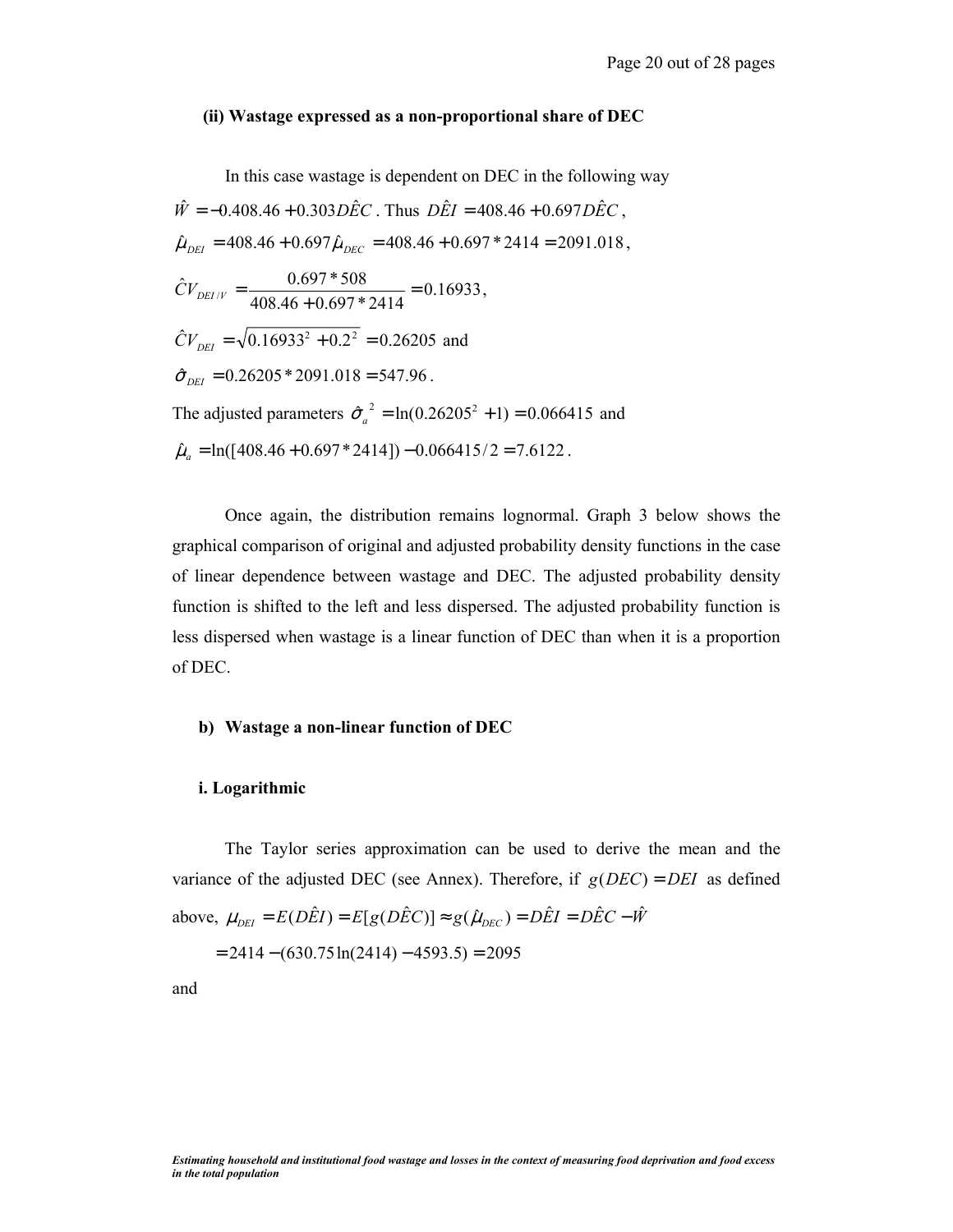$$
\hat{\sigma}_{DEI|V}^{2} = VAR(D\hat{E}I|V) = VAR[g(D\hat{E}C|V)] \approx [g'(\mu_{DEC|V})]^{2} (CV_{DEC|V} \mu_{DEC|V})^{2}
$$
  
= (1-630.75  $\frac{1}{2414}$ )^{2} (508)^{2} = 140824.22  
 $\hat{C}V_{DEI/V} = \frac{0.54569 * 508}{2095} = 0.1323$   
 $\hat{C}V_{DEI} = \sqrt{0.1323^{2} + 0.2^{2}} = 0.2398$  and  
 $\hat{\sigma}_{DEI} = 0.2398 * 2095 = 502.4$ .

The adjusted coefficient of variation  $\hat{C}V_{DEI} = 0.24$ . Having the estimate of the mean and the variance of the adjusted DEC, the distribution of DEI can be derived. Graph 3 below shows the distribution of DEI after adjusting for food wastage.

#### **ii. Exponential**

 The adjusted mean of dietary energy consumption and the adjusted coefficient of variation are estimated as previously. The wastage function is  $\hat{W} = 10.701$  *EXP*(0.0014*D* $\hat{E}C$ ) and the adjusted dietary energy consumption is equal to  $\hat{DEC} - 10.701 \text{EXP}(0.0014 \text{DEC})$ . The Taylor series approximation yields the mean and the variance of the adjusted DEC, if  $g(DEC) = DEI$  as defined above,

$$
\mu_{DEI} = E(D\hat{E}I) = E[g(D\hat{E}C)] \approx g(\hat{\mu}_{DEC}) = D\hat{E}I = D\hat{E}C - \hat{W}
$$

$$
= 2414 - 10.701 EXP(0.0014 * 2414) = 2100
$$

and

$$
\hat{\sigma}_{DEIV}^2 = VAR(D\hat{E}I | V) = VAR[g(D\hat{E}C | V)] \approx [g'(\mu_{DEC|V})]^2 (CV_{DEC|V} \mu_{DEC|V})^2
$$
  
= (1-10.701\*0.0014\*exp(0.0014\*2414))^2 (508)^2 = 153778.564.  
 $\hat{C}V_{DEI/V} = \frac{0.31378*508}{2100} = 0.0759$ ,  $\hat{C}V_{DEI} = \sqrt{0.0759^2 + 0.2^2} = 0.2139$  and  
 $\hat{\sigma}_{DEI} = 0.2139*2100 = 449.23$ .

The adjusted coefficient of variation  $\hat{C}V_{DEI} = 0.21$ . Graph 3 below shows the distribution of DEI after adjusting for food wastage.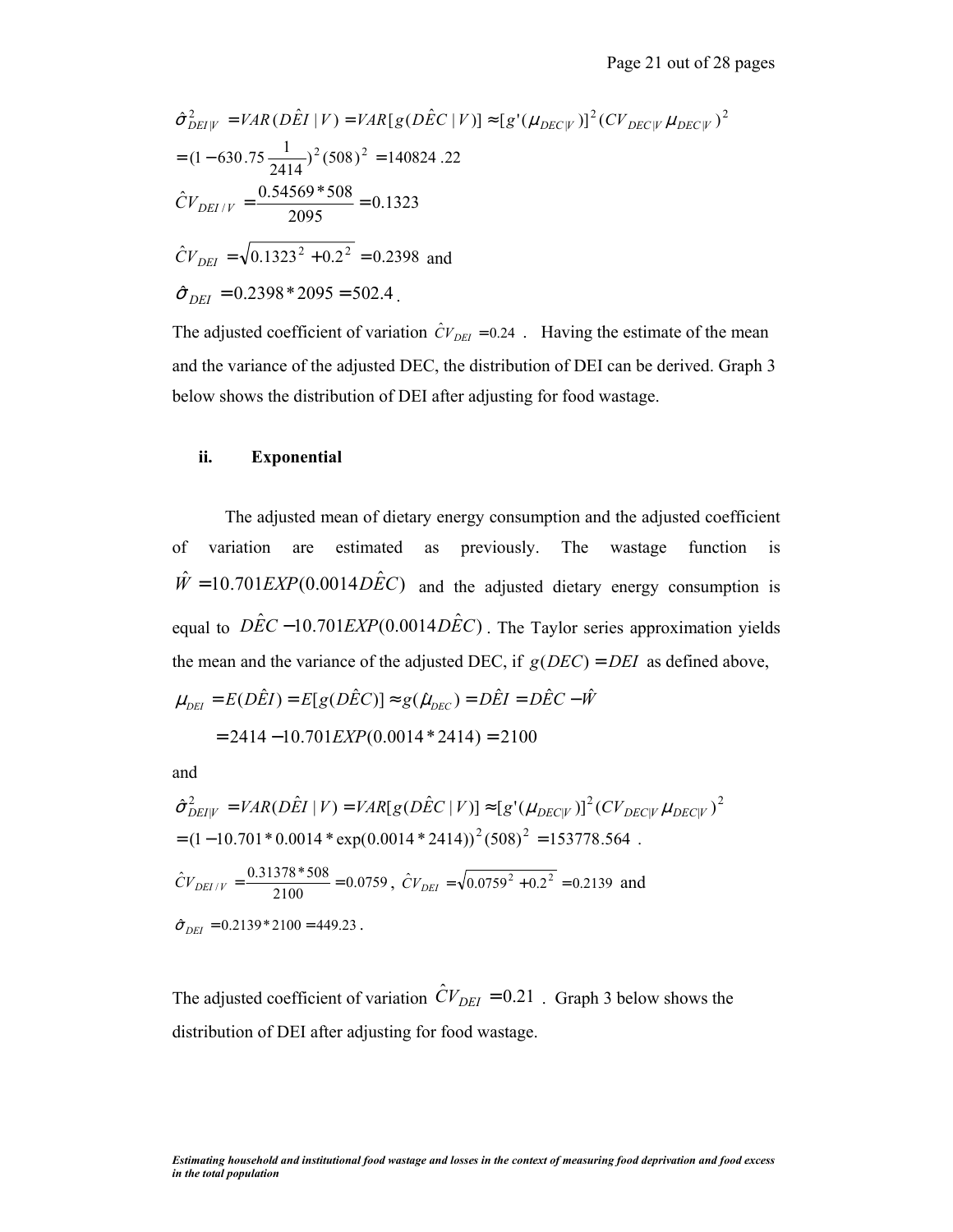

#### **5. Summary of parameter estimations.**

 The main findings are summarized in Table 3 below and depicted in Graph 3 above. In all cases DEI distribution is shifted to the left (lower mean) and the variance is reduced (as measured by the  $CV<sub>DEI</sub>$ ), except when W is estimated as a proportion of DEC. The prevalence of undernourishment  $p(U)$  are higher than the original one, due mainly to a lower DEI as compared to DEC rather than to a decreased inequality as measured by  $CV<sub>DEI</sub>$ .

 The changes in the magnitude of the basic parameters of the distribution of DEC adjusted for food wastage,  $\mu_{\text{DEI}}$  and  $\sigma_{\text{DEI}}$ , show that adjustment for wastage is important. The largest effect occurs when using the exponential function.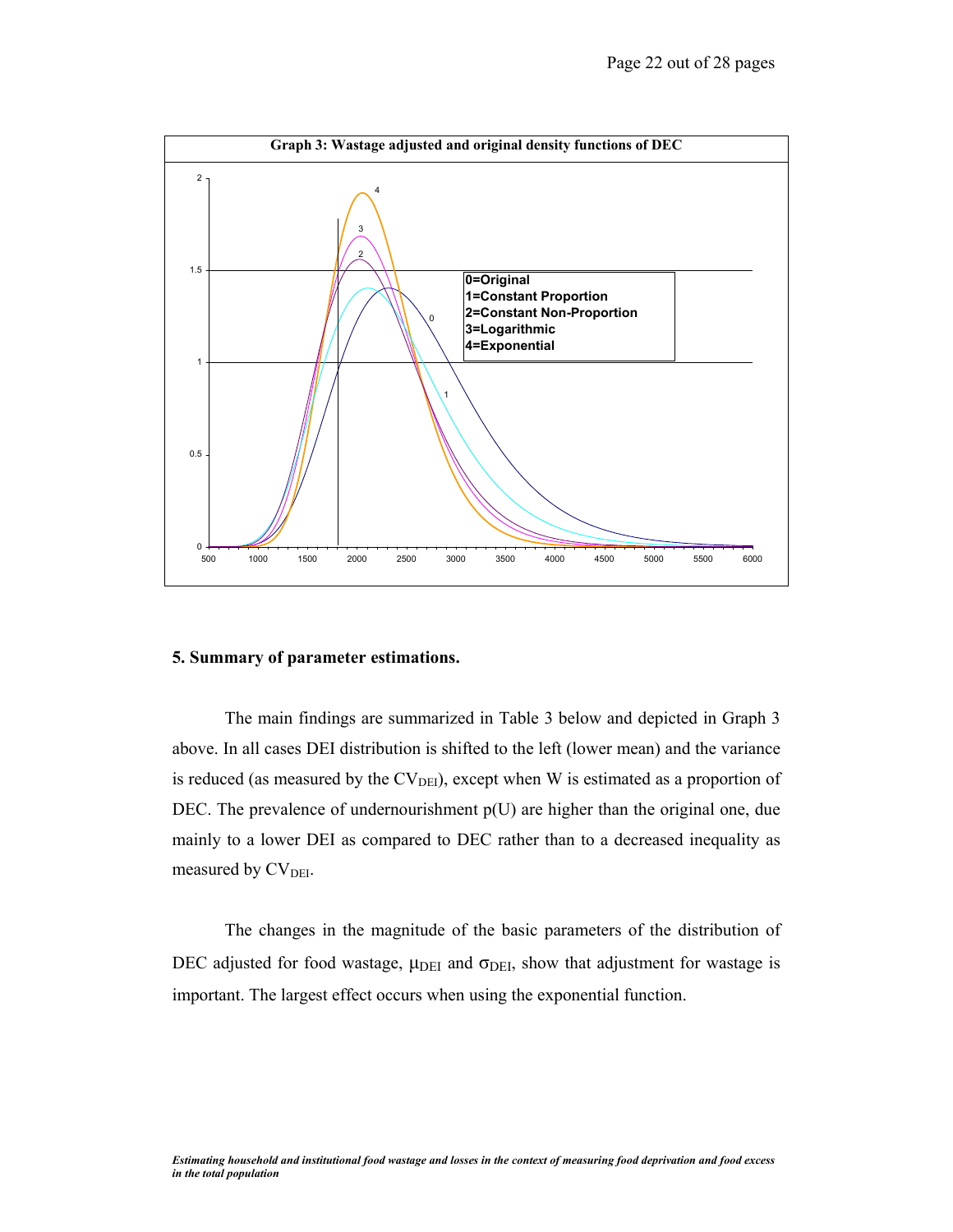|                      | non-      | <b>DEI</b> estimates |                 |                     |                        |  |  |  |  |
|----------------------|-----------|----------------------|-----------------|---------------------|------------------------|--|--|--|--|
|                      | adjusted  | Was a proportion     | W as non-       | Was a non-linear    | Was a non-linear       |  |  |  |  |
|                      | estimates | of DEC               | proportional of | (semi-log) function | (exponential) function |  |  |  |  |
|                      |           |                      | <b>DEC</b>      |                     |                        |  |  |  |  |
| $\mu$ <sub>DEI</sub> | 2414      | 2197                 | 2091            | 2095                | 2100                   |  |  |  |  |
| $CVDEI$ %            | 29        | 29                   | 26              | 24                  | 21                     |  |  |  |  |
| $\sigma_{\rm DEI}$   | 700       | 637                  | 548             | 502                 | 449                    |  |  |  |  |
| distribution         | lognormal | lognormal            | lognormal       | $\sim$ lognormal    | $\sim$ lognormal       |  |  |  |  |
| $\%p(U)$ at          | 18        | 29                   | 29              | 24                  | 21                     |  |  |  |  |
| <b>MER=1800</b>      |           |                      |                 |                     |                        |  |  |  |  |

**Table 3.** Summary.

#### **6. Limitations**

 The main limitation is related to data availability for estimating proper food wastage functions. The Philippines dataset is subject to many biases; first, the data refers to one-day period (24 hours recall method). The two aggregated datasets used, even though part of the same survey, were prepared for different purposes and food consumption was reported in the survey report, while food intake was prepared in a special report requested by FAO, few years later. The data were grouped into two incompatible income classifications, rendering the comparison between datasets less than desirable. Only three common income groups were considered for wastage estimation and the estimating function may be biased. Finally, the Philippines is a country where the diet is on average relatively low in calories (Mercado-Villavieja, 1976). Therefore, the food wastage estimating functions may differ considerably from countries where the diet is higher in dietary energy. The parameters of the regression functions may vary from country to country, so that the coefficients estimated for Philippines may be different to other countries.

 Further studies are needed to validate the wastage calculations presented in this study and the function to be used to improve undernourishment estimates at the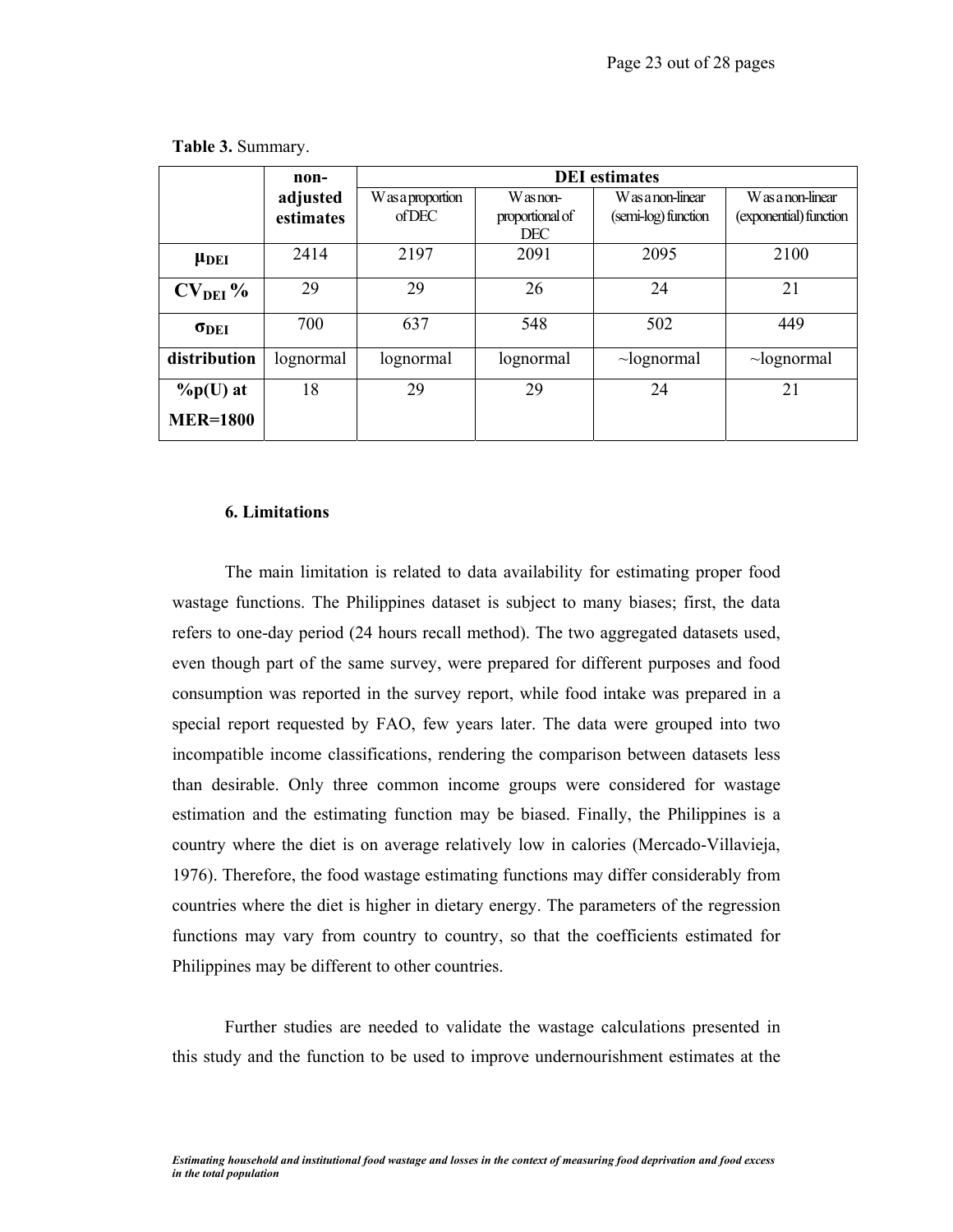regional and country levels. In view of the above, the next section proposes a nonlinear function that has been calibrated so that distributional characteristics are met.

# **V. Provisional function for adjusting the food consumption data in the context of estimating the prevalence of food deprivation and food excess**

 The problem of household wastage has so far been downplayed as FAO has been interested in the estimation of the prevalence of undernourishment only and in this context the focus is on the lower tail of the consumption distribution where wastages are likely to be minimal or negligible. However there is now an interest in estimating the prevalence of over-nourishment also where the focus is on the upper tail of the consumption distribution i.e. the region where wastages are concentrated. Therefore the problem can no longer be ignored.

 In view of the above a wastage function based on pragmatic considerations is considered in order to adjust the food consumption data for household wastage. In this context, as there is a strong indication that the proportion of wastage is likely to increase with food consumption, a function of the following form is suggested

$$
W = a b^{cX}
$$

where W represents wastage and X dietary energy consumption.

 This family of functions, which implies higher proportion of wastage as food consumption increases in a non-linear manner, is compatible with empirical evidence from the Philippines data set. However, for the purpose of practical application the parameters a, b and c have to be calibrated so as to ensure that the function does not lead to unacceptable results, e.g. a) wastage at consumption levels below that corresponding to the need for survival and body maintenance b) inequality in the distribution of intake that is below certain minimum level (i.e. the inequality due to the variation in energy requirement), and c) wastage estimates outside the range of 0 to 30 percent.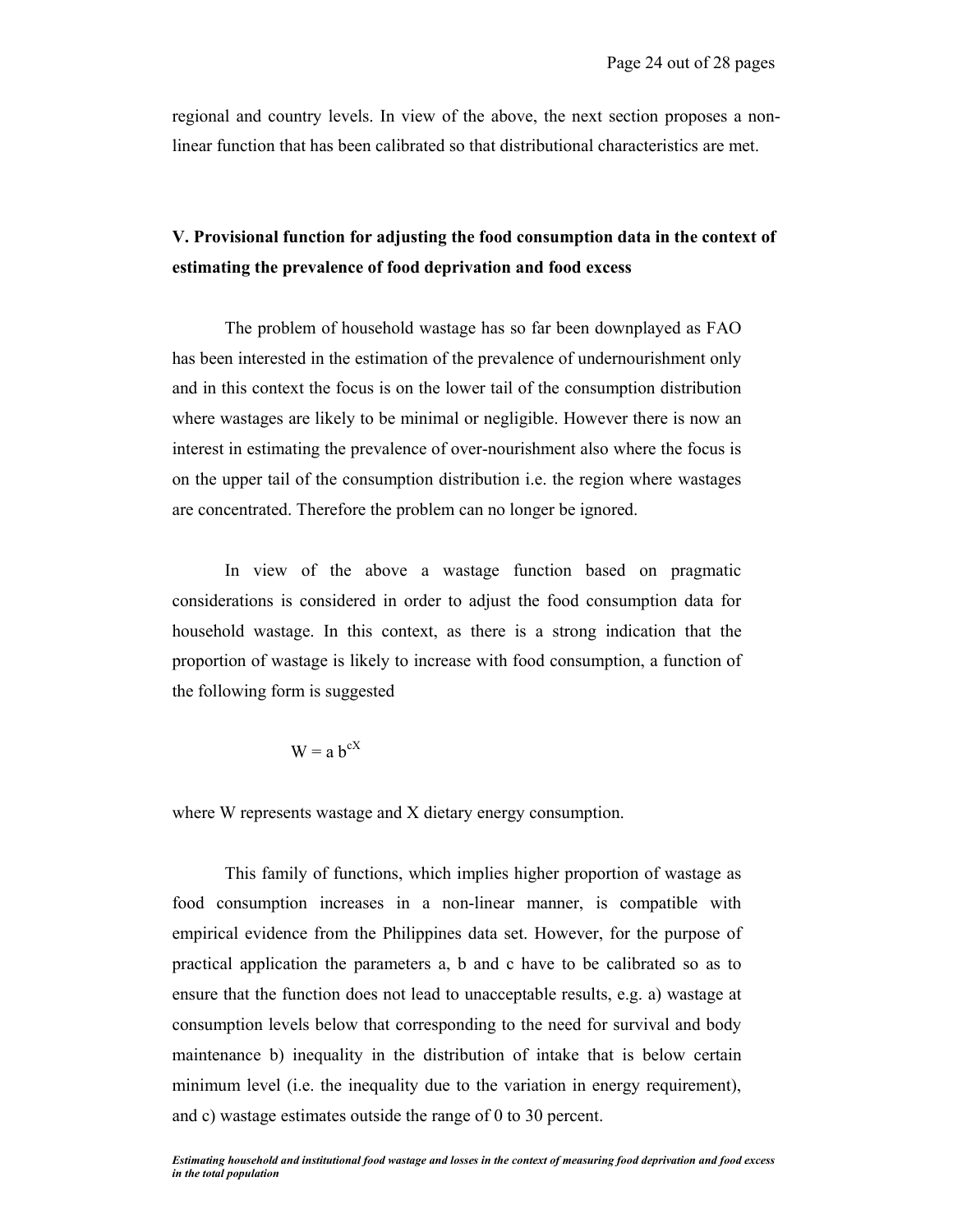Simulations carried out suggest that the following parameter values would ensure acceptable wastage levels:  $a = 4$ ,  $b = 2.1$  and  $c = 0.0018$ . The graph below portrays the function based on these parameter values.



 The above function leads to percentage wastage estimates ranging from 2 to 17 for dietary energy consumption levels ranging from around 1500 to 3800 kcal/person/day. In other words, the dietary energy intake estimates fall within the range from around 1470 to 3160 kcal/person/day. For the particular case of Philippines DEI is reduced by 100 kcals, 4.1% of wastage with respect to DEC, with adjusted CV of 15% and prevalence of undernourishment of 18%; the distribution is shrunk and moved to a higher DEI value in mean.

 This proposed function would be applied to all countries in the world until a new function is developed with reliable empirical data.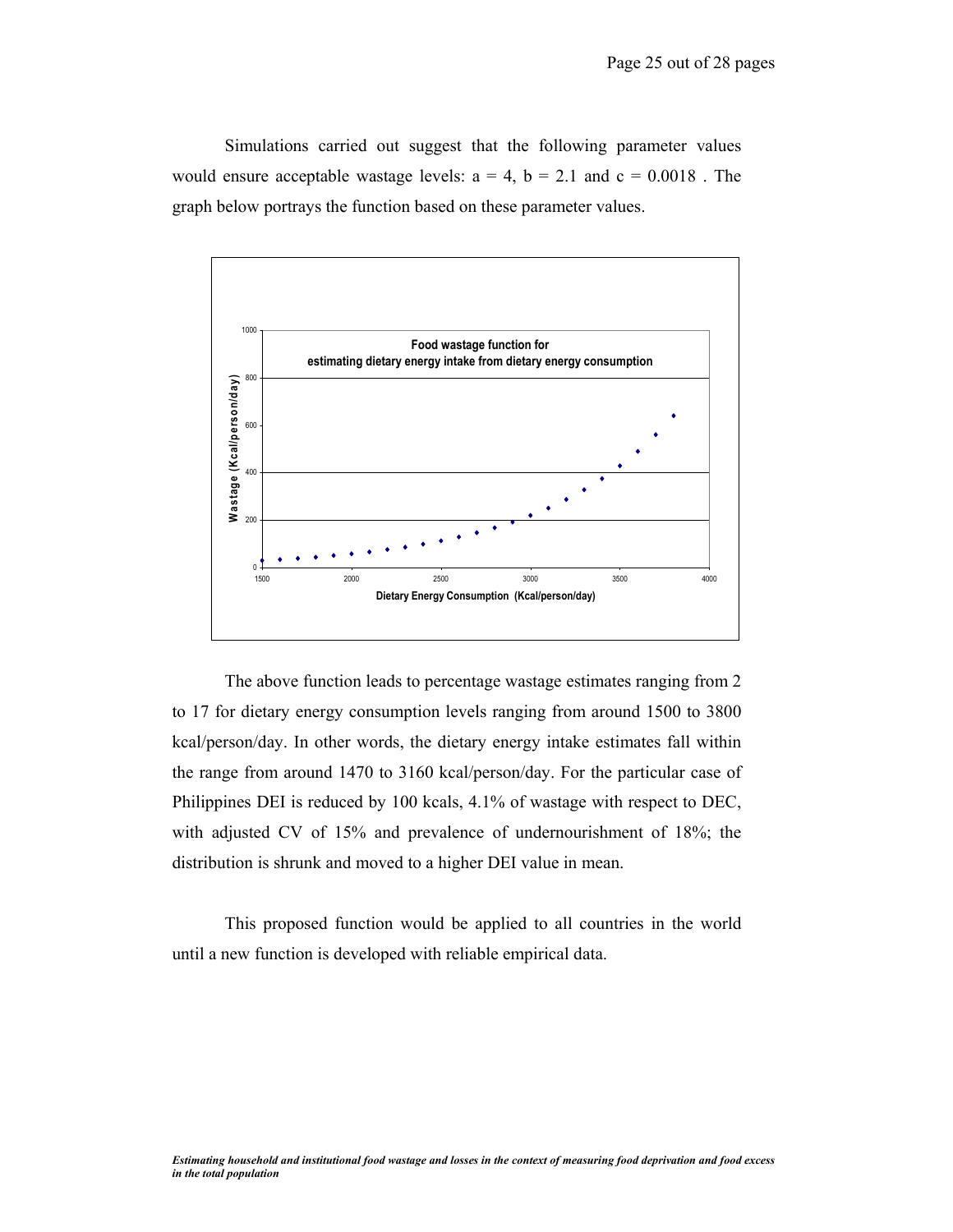#### **References:**

Adelson, S., Asp, E. and Noble, I. (1961). 'Household Records of Foods Used and Discarded'. *Journal of American Dietetic Association*. 39: 578-584.

Adelson, S., Delaney, I., Miller, C. and Noble, I. (1963). 'Discard of edible food in households'. *Journal of Home Economics*. 55: 633-638.

Chatfield, C. (1956). 'Expert Committee on Calorie Requirements. Allowance for Waste. For the Food and Agriculture Organization of the United Nations'. *Working Paper No. 4*. Rome: 15-22 May.

Chun, S., Lee, D., Chang, H., Chun, H. and Jung, S. (1986). 'Food handling practices and processing at village and household levels in Republic of Korea'. *Rural Nutrition Institute, Rural Development Administration.* For the Food and Agriculture Organization of the United Nations.

Dowler, E. (1977). 'A pilot survey of domestic food wastage'. *Journal of Human Nutrition*. 31: 171- 180.

FAO Statistics Division (1983). *A comparative study of food composition data from Food Balance Sheets and household surveys.* FAO Economic and Social Development Paper 34. Rome, Italy.

FAO Statistics Division (1993). *Compendium of food consumption statistics from household surveys in developing countries. Volume 1: Asia.* FAO Economic and Social Development Paper 116/1. Rome, Italy.

FAO (1996). *The Sixth World Food Survey, 1996.* FAO, Rome, Italy.

FAO (2004). *Preliminary Research Report on the Assessment of Intra-household Wastage of Food.* Draft for comments prepared by F. L. Martinez Nocito. Rome, Italy.

Fung, E. and Rathje, W. (1982). 'How we waste \$31 billion in food a year'. *The 1982 yearbook of agriculture.* J. Hayes (Ed.): 352-357. US Government Printing Office. Washington, DC: USA.

Harrison, G., Rathje, W., and Hughes, W. (1975). 'Food Waste Behaviour in an Urban Population'. *Journal of Nutrition Education*. 7: 13-16.

Jones, T. (2003). 'Using Contemporary Archaeology and Anthropology to Understand Food Loss in the American Food System'. Unpublished paper. *Bureau of Applied Research in Anthropology.* University of Arizona. Tucson: USA.

Jones, T., Bockhorst, A., McKee, B. and Ndiaye, A. (2003). 'Percentage of Food Loss in the Household'. Unpublished paper. *Bureau of Applied Research in Anthropology.* University of Arizona. Tucson: USA.

Kantor, L. (1998). 'A Dietary Assessment of the U.S. Food Supply: Comparing per capita food consumption with Food Guide Pyramid serving recommendations'. *Food and Rural Economics Division, Economic Research Service. USDA.* Report No. 772.

Kantor, L., Lipton, K., Manchester, A. and Oliveira, V. (1997). Estimating and Addressing America's Food Losses. *Food Review*.

Kendall M. and Stuart A. (1977). *SThe Advance Theory of Statistica. Vol. I.* (4<sup>th</sup> edition) MacMillan, New York.

Mercado-Villavieja, G. (1976). A Study of Household Edible Food Wastage in Four Regions of the Philippines. *Philippine Journal of Nutrition*. January-June: 45-61.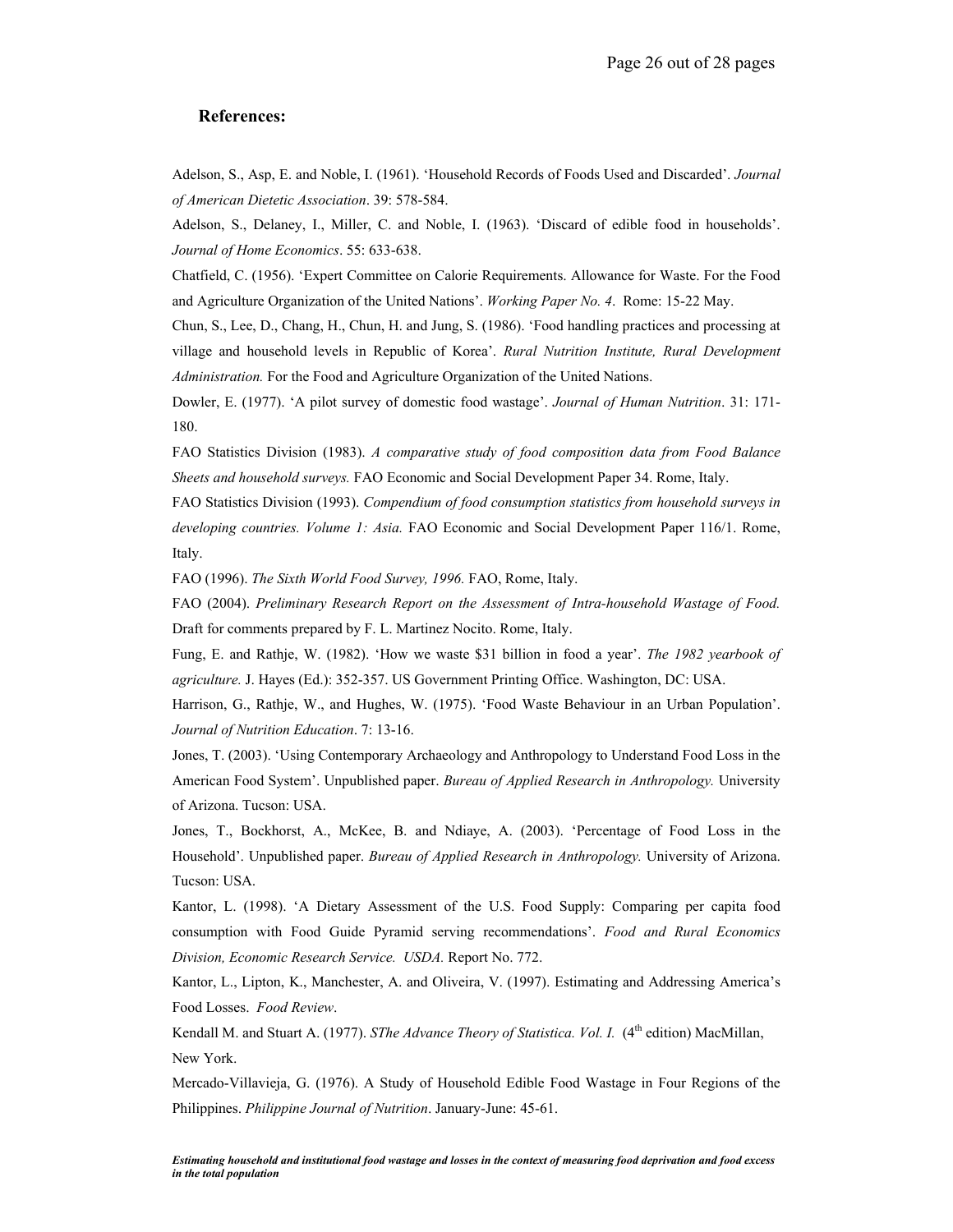Naiken, L. 2002. 'FAO methodology for estimating the prevalence of undernourishment'. *Keynote Paper.* Food and Agriculture Organization of the United Nations. Rome, Italy.

Naska, A., Vasdekis, V. and Trichopoulou, A. (2001). A preliminary assessment of the use of household budget survey data for prediction of individual food consumption. *European Journal of Public Health Nutrition.* 4 (5-B): 1159-65.

National Science Development Board – Food and Nutrition Research Institute (1981). *First Nationwide Nutrition Survey. Philippines, 1978*. Summary Report. Republic of the Philippines.

National Statistical Coordination Board – Economic and Social Statistics Office (1988a). *The Philippine Food Balance Sheet. CY 1973 to CY 1986.* Republic of the Philippines.

National Statistical Coordination Board – Economic and Social Statistics Office (1988b). *Revised Food Balance Sheet Manual of the Philippines.* Republic of the Philippines.

Rathje, W. (1984). The Garbage Decade. *American Behavioural Scientist*. 28:9-29.

USDA (2003). *Agriculture Factbook 2001-2002.* Chapter 2. United States Department of Agriculture, Office of Communications. Washington, DC: USA.

Van De Reit, S. (1985). *Food Discards: Nature, Reasons for Discard, and Relationship to Household Variables.* A Thesis Submitted to Oregon State University in partial fulfilment of the requirements for the degree of Doctor of Philosophy. Oregon State University. Corvallis: USA.

Wenlock, R. and Buss, D. (1977). 'Wastage of edible food in the home: a preliminary study'. *Journal of Human Nutrition.* 31: 405-411.

Wenlock, R., Buss, D., Derry, B. and Dixon, E. (1980). 'Household food wastage in Britain'. *British Journal of Nutrition.* 43: 53-70.